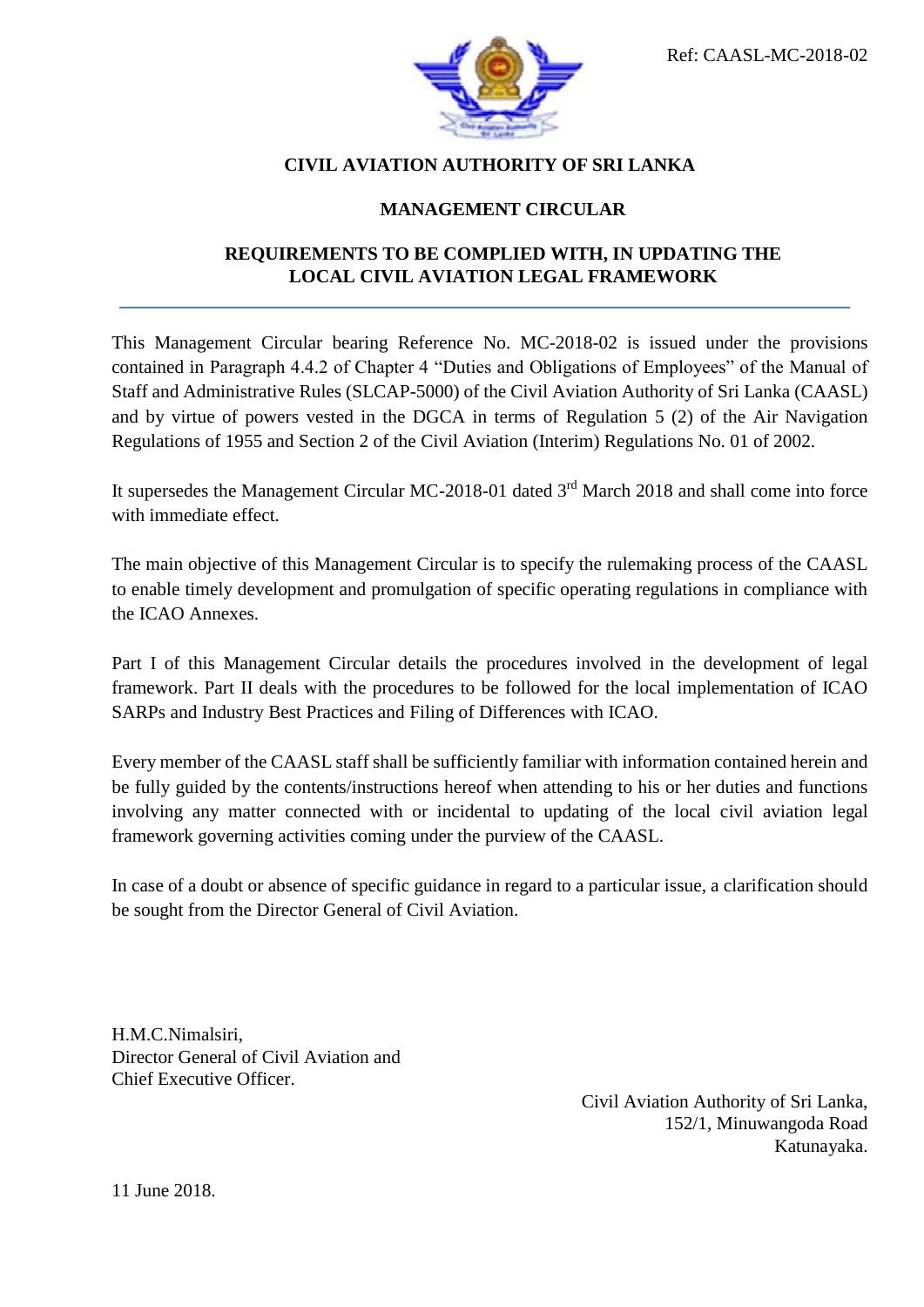

### **REQUIREMENTS TO BE COMPLIED WITH, IN UPDATING THE LOCAL CIVIL AVIATION LEGAL FRAMEWORK**

## **PART – I**

#### **1.1. The Attorney General's Advice or Opinion**

- 1.1.1. Every communication addressed to the Attorney General should be signed by the DGCA & CEO or an officer duly authorized by him.
- 1.1.2. When the advice or opinion of the Attorney General is sought, the point on which such advice or opinion is sought should be stated precisely.
- 1.1.3. Attorney General should be furnished with a full and complete statement of the facts of the case together with references to the relevant pages of any office file that is forwarded.
- 1.1.4. If the Attorney General has been consulted before on the same question reference should be quoted to any previous opinions given by him.
- 1.1.5. The Attorney General should not be consulted on hypothetical cases.
- 1.1.6. The Attorney General should not be consulted for advice on the construction of laws, except with reference to the facts of a case that has actually arisen for decision.
- 1.1.7. The Attorney General should not be requested to approve draft contracts leases or other instruments, the terms of which have not received the sanction of the appropriate authorities. Any request for a draft contract, lease or other instrument should be accompanied by a complete statement (in duplicate) of the terms and conditions approved by the appropriate authority.
- 1.1.8. Every draft contract, lease or other instrument in so far as it includes any clauses covering matters relating to income taxes, other taxes and duty exemptions has to be approved by the Secretary, Ministry of Finance and Planning before it is sent to the Attorney General for approval.
- 1.1.9. The Attorney General should not be requested to advise on legislation which is in draft. However the Attorney General may advise on the legal principles in any contemplated legislation.
- 1.1.10. A legal opinion expressed by the Attorney General should not be communicated to any Local Authority, public corporation, private body or individual without prior written consent of the Attorney General.

#### **1.2. Draft Legislation**

- 1.2.1. A request for a draft of legislation should in all cases be accompanied by a memorandum containing the fullest possible instructions for the guidance of the Legal Draftsman in the preparation of the draft.
- 1.2.2. After the Cabinet has determined the Government's programme of legislation and the order of priority in which the several bills will be introduced, the Secretary to the Cabinet, may communicate the Cabinet conclusions to each Secretary and the Legal Draftsman for their information.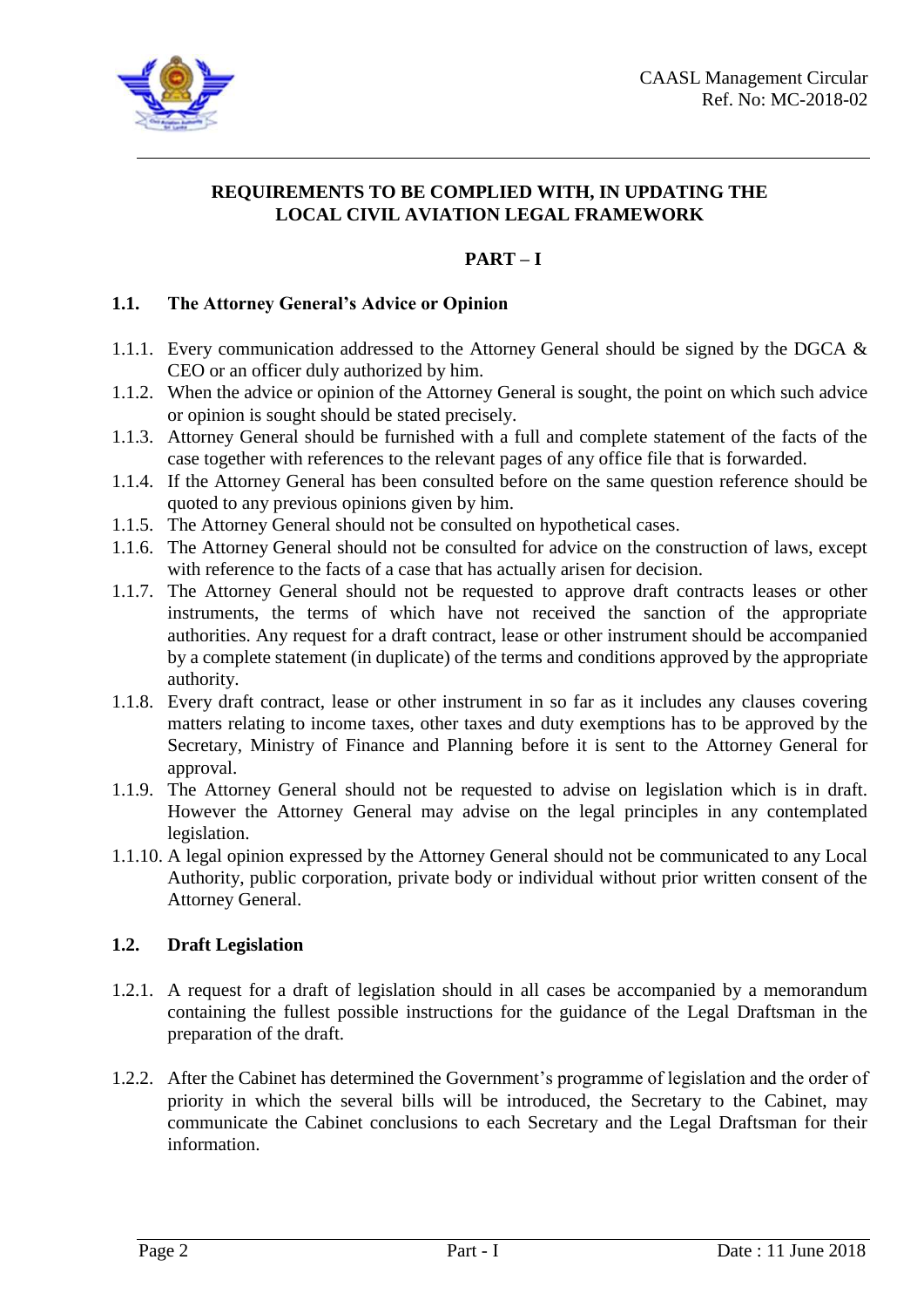

- 1.2.3. The Secretary to the Cabinet will also communicate to these officers any amendment of the order of priority.
- 1.2.4. The Legal Draftsman may be requested to daft a Bill only if such Bill is included in the programme or the President has authorized the request on the ground of urgency or, the object of the Bill is an amendment of an Ordinance or Act and the amendment does not involve any question of policy that should be decided by the Cabinet.
- 1.2.5. Every request for a draft Bill should be addressed to the Legal Draftsman through the Secretary to the Ministry of Justice by the Secretary to the Ministry making the request.
- 1.2.6. If the proposed legislation concerns also a subject or function assigned to another Ministry or to an organization not assigned to the line Ministry, the request should bear on it an endorsement by the Secretary to such other Ministry or the Head of such department, to the effect that the relevant organization concurs with the request.

#### **1.3. Subordinate Legislation**

- 1.3.1. For the purpose of this section "Subordinate Legislation" includes a Rule, Regulation By law, Proclamation, Order, Implementing Standards, Directives, Directions and Notification having the effect of law.
- 1.3.2. The draft of any Regulation or Order which is required by the Civil Aviation Authority should be prepared by the respective Staff and forwarded to the DGCA & CEO for approval and subsequently forwarded to the Ministry for issue under the signature of the Minister in terms of Section 117 of the Civil Aviation Act.
- 1.3.3. The draft of any subordinate legislation presented by the Authority should be sent to the Legal draftsman for revision only if such subordinate legislation is not modeled on previous subordinate legislation of a similar or substantial nature revised by the Legal Draftsman.
- 1.3.4. Where any draft of subordinate legislation has to be sent to the Legal Draftsman for revision, the draft must be in duplicate and printed such that there is sufficient space between the lines of typescript for amendments to be written.
- 1.3.5. If the Attorney General has been consulted regarding any question of law relating to such legislation, the draft should be accompanied by a copy of the Attorney General's advice and a copy of the letter by which such advice was sought.
- 1.3.6. Any Regulation or Order required by the Civil Aviation Authority will be revised by the Legal Draftsman only if such Regulation or Order has to be approved by the President or a Minister before it becomes law.
- 1.3.7. Where any request for the revision of such legislation by the Legal Draftsman has to be made under the preceding sub section 3:4, the request should be made by the DGCA  $&$  CEO or an officer duly authorized by him, through the Secretary to the line Ministry.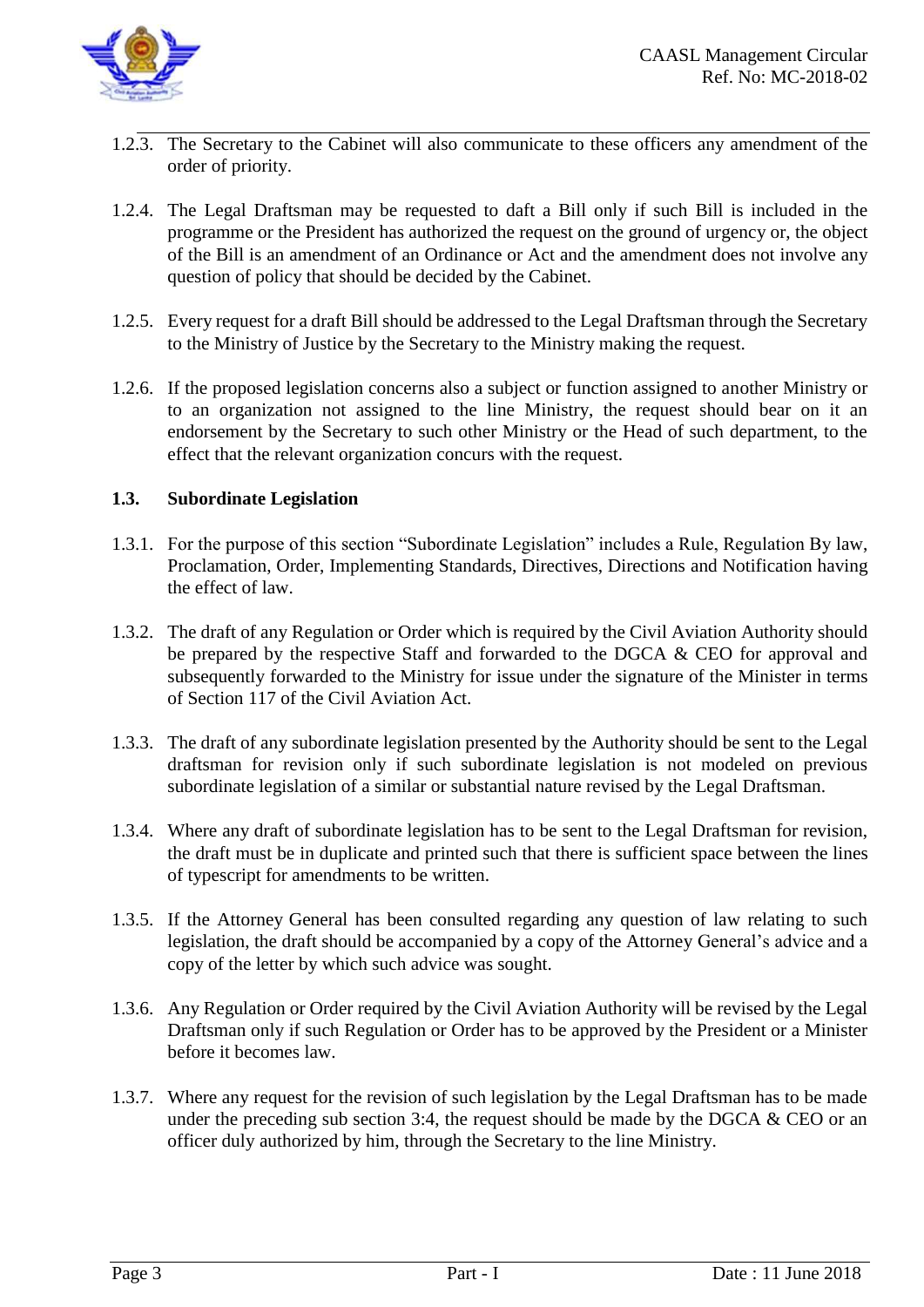

#### **1.4. Implementing Standards / Directions**

- 1.4.1. Section 120 of the Civil Aviation Act No. 14 of 2010 make provision for the DGCA to issue whenever he considers it necessary or appropriate to do so, such Implementing Standards for the purpose of giving effect to any of the provisions of the Act including the Articles of the Convention specified in the Schedule to the Act or any regulations or rules made thereunder.
- 1.4.2. Section 121 of the Civil Aviation Act No. 14 of 2010 make provision for the DGCA to issue to all operators and licence holders providing aeronautical services, such general or special directions in regard to any matter connected with or relating to the maintenance of public safety and welfare of the citizens of Sri Lanka and it shall be the duty of all such operators and licence holders, as the case may be, to comply with such directions.
- 1.4.3. The general principle followed by the DGCA in giving effect to an ICAO Annex and/or any amendment thereto is to issue an Implementing Standard / Aviation Safety Notices as provided under the Civil Aviation (Interim) Regulations of 2002 and under Section 120 of the Civil Aviation Act.

#### **1.5. Institution of an action by the Civil Aviation Authority**

- 1.5.1. When the DGCA & CEO of the Civil Aviation Authority intend to institute a suit on behalf of the Civil Aviation Authority, he should make application to the Attorney General.
- 1.5.2. Application to the Attorney General for the institution of legal proceedings, whether civil or criminal or for advice as to the charges to be made in any prosecution or for the release of an officer to conduct any prosecution or to appear at any proceeding should be accompanied by the following documents in duplicate:
	- (a) A comprehensive statement of the facts of the case;
	- (b) A list of the witnesses on whose evidence the case is based;
	- (c) A list of all the relevant documents together with two copies of each of the documents;
	- (d) The statements of the witnesses;
	- (e) A list together with copies of report of expert witnesses, such as Medical Officers, the Government Analyst, the Government Examiner of Questioned Documents or the Registrar of Finger Prints.
- 1.5.3. If the DGCA & CEO considers that an order of acquittal made by a Magistrate or Judge of the Primary Court in a case prosecuted by it is incorrect or that the punishment imposed by a Magistrate or a Judge of a Primary Court in a case prosecuted by it is inadequate, the DGCA & CEO should make a report promptly to the Attorney General, in order that he may, if he thinks fit, appeal to the Court of Appeal against such order. If a certified or other copy of the proceedings has been obtained, it should be forwarded to the Attorney General.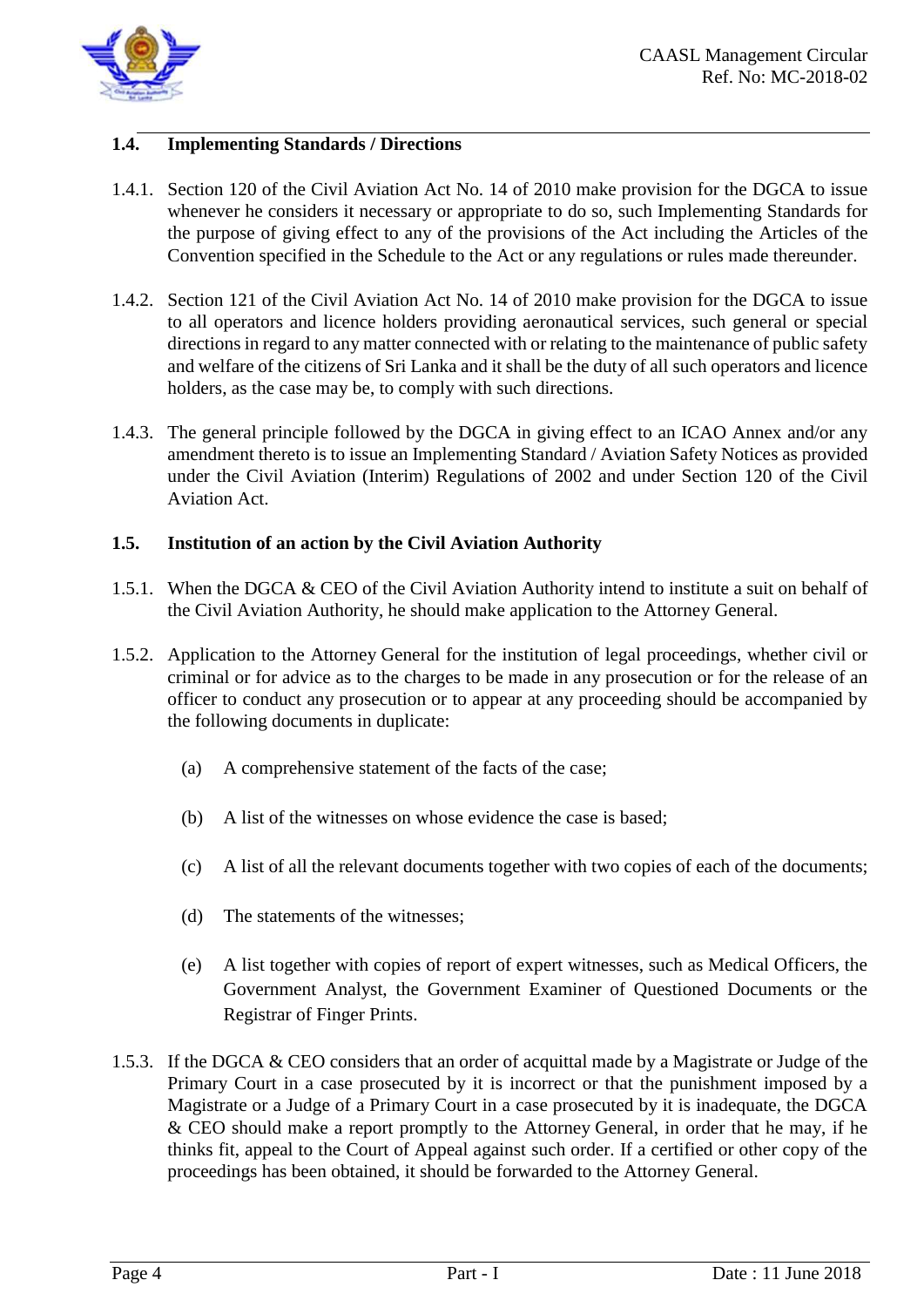

#### **1.6. Defence of an action against the Civil Aviation Authority**

- 1.6.1. When a notice of action against the Government is served on the DGCA & CEO or other officer, the DGCA & CEO should immediately communicate with the Attorney General, forwarding a full and complete statement of the case with reference to the relevant pages of the Civil Aviation Authority file, which should be forwarded at the same time.
- 1.6.2. The Head of a Department should furnish the Attorney General with all such information as may be required for the defence of any action by him.

#### **1.7. Defence of an action against officers in their official capacity**

- 1.7.1. If the DGCA & CEO receives notice of a civil action in respect of an act purporting to be done by him in his official capacity, he should consult the Attorney General without delay, forwarding the notice of action together with the relevant departmental file and a comprehensive statement of the facts of case.
- 1.7.2. If the Attorney General is of opinion that he should undertake the defence of that action, he will apply to Court for the substitution of the Attorney General as a party defendant in the action in place of such public officer, or take steps to appear and defend in that action as may be appropriate.
- 1.7.3. If an officer of Civil Aviation Authority receives notice of a civil action in respect of an act purporting to be done by him in his official capacity, he should communicate immediately with the Chief Executive Officer, who should consult the Attorney General in the same manner as in sub section 1.6.1.
- 1.7.4. If the Attorney General is of opinion that he should undertake the defence of such officer, he will apply to Court for the substitution of the Attorney General as a party defendant in the action in place of such public officer, or take steps to appear and defend in that action as may be appropriate.
- 1.7.5. If, in either of the cases referred to above, the Attorney General is of opinion that he should not undertake the defence of the action, he should forward the papers, along with the reasons for his opinion, to the Minister of Justice.
- 1.7.6. If the Attorney General does not undertake the defence of a civil action against an officer of the Civil Aviation Authority, that officer should arrange for his own defence through his lawyers, and may, where necessary, apply for re imbursement of his legal expenses or for an advance to meet these expenses.
- 1.7.7. If criminal proceedings are instituted against an officer of the Civil Aviation Authority in respect or an act purporting to be done by him in his official capacity, he should arrange for his defence through his own lawyers and may seek re imbursement of his expense at the conclusion of the legal proceedings.
- 1.7.8. Where in proceedings for the enforcement of fundamental rights under Article126 of the Constitution, allegations of a personal nature including allegations of torture or assault are made against any officer of the Civil Aviation Authority, such officer should arrange for his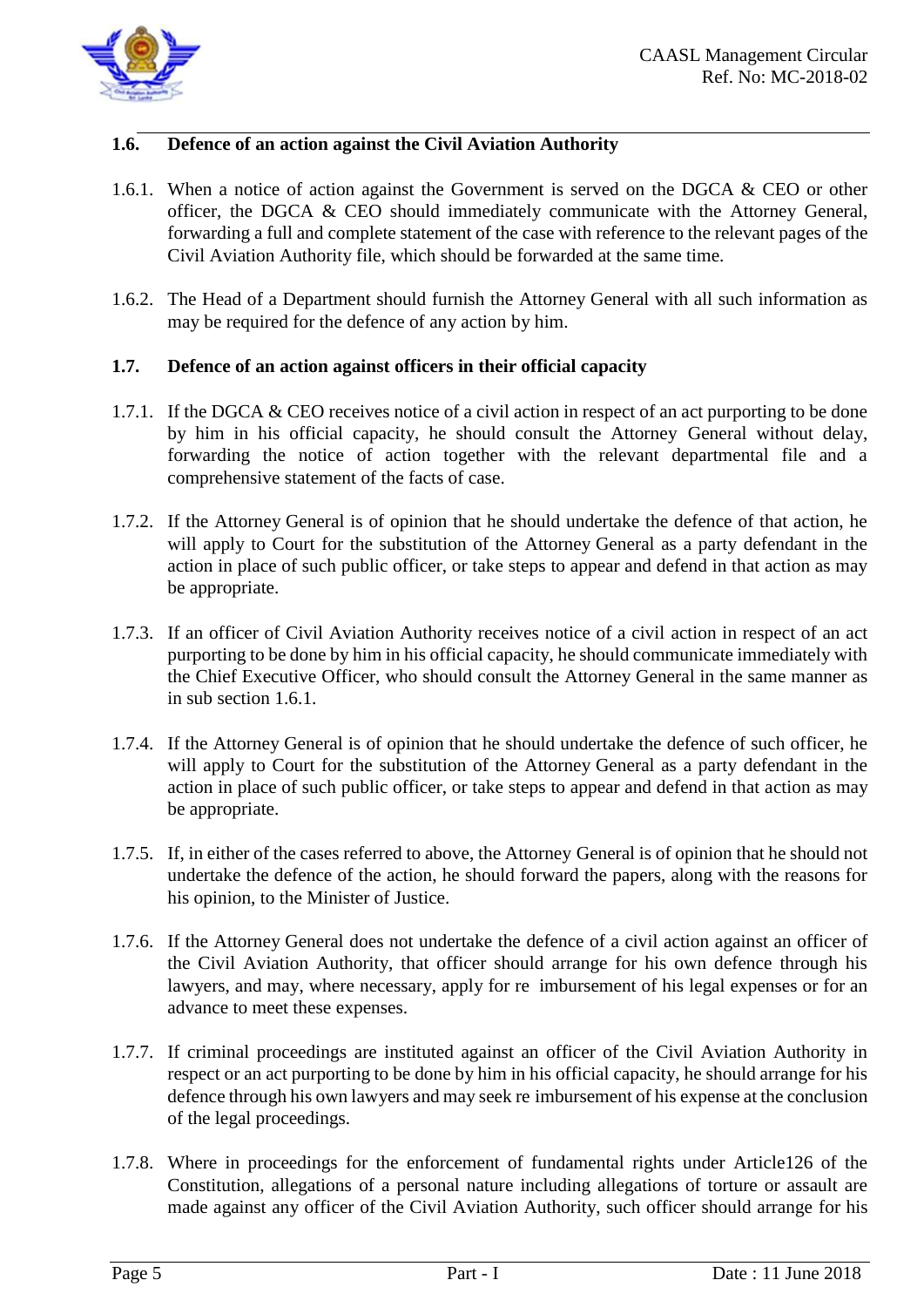

defence through his own lawyers and may seek re imbursement of his expenses at the conclusions of such proceedings.

#### **1.8. Institution of an action by an officer of the Civil Aviation Authority in his personal capacity**

1.8.1. No steps must be taken by an officer to institute legal proceedings in a personal capacity in connection with a matter arising out of the discharge of his duty as an officer of the Civil Aviation Authority without the previous consent of the Authority to be applied for through the Chief Executive Officer. The Authority may, in cases of doubt, consult the Attorney General.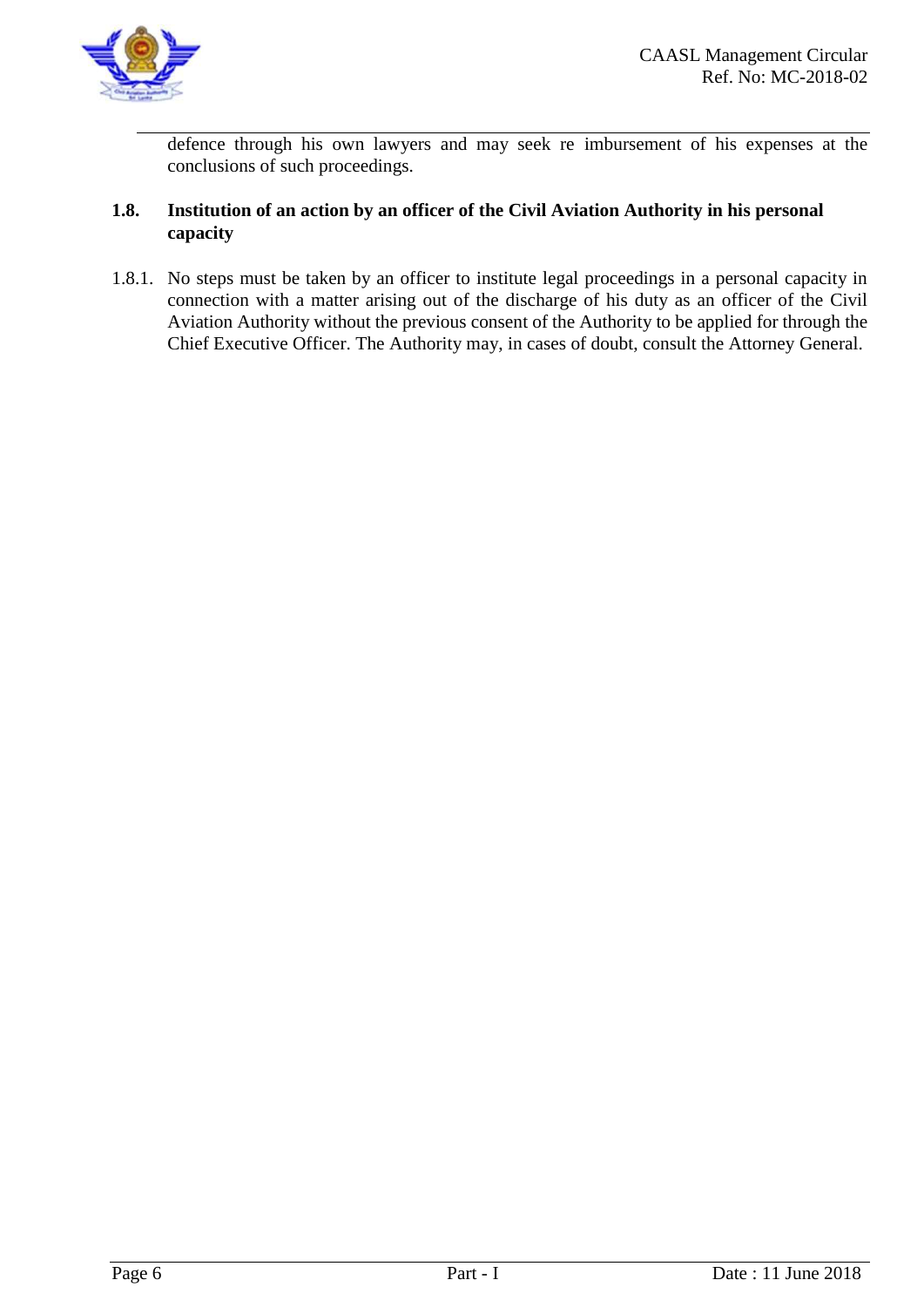

### **REQUIREMENTS TO BE COMPLIED WITH, IN UPDATING THE LOCAL CIVIL AVIATION LEGAL FRAMEWORK**

### **PART II**

### **PROCEDURES FOR THE LOCAL IMPLEMENTATION OF ICAO SARPS AND BEST PRACTICES AND/OR FILING DIFFERENCES WITH ICAO**

#### **2.1. Receipt of ICAO proposal for amendment of SARPs**

- 2.1.1. **Internal Correspondence**: On notification by the ICAO Secretariat for proposal for amendment of an Annex (Technical Proposal), the Deputy Director General, Corporate Affairs and Economic Regulations (DDG/CAER) shall download immediately the ICAO State Letters relating to the original proposal for amendment of a SARP and forward them to the respective Deputy Director General (who is hereinafter referred to as subject DDG) who shall be responsible for the subject matter, with copy to DGCA. The most preferred means of communications in this regard is through e mail. DDG/CAER shall maintain hard copies of all relevant communications in respect of the subject matter.
- 2.1.2. **Impact Assessment**: Subject DDG should discuss the ICAO original proposal for amendment of SARP with the senior officials of the relevant sections of the CAASL and ascertain the degree of impact of the proposed amendment on the local aviation industry and the existing regulatory regime and submit a written report together with his recommendations to the DGCA & CEO (Use Appendix: [Section -A\)](#page-15-0) within two weeks from the date of receipt of the proposed ICAO recommendations.
- 2.1.3. **Effect on Critical Elements**: The Subject DDG's report shall contain the impact assessment of the proposed amendment to the SARP on each of the current eight Critical Elements of Safety Oversight System of Sri Lanka, if the amendment is to be locally implemented. The format to be used for the purpose is given in the Appendix hereto. If the subject DDG requires more details regarding the original proposal of ICAO, they may be called from the Secretary General, ICAO directly and shall be submitted to the DGCA without delay.
- 2.1.4. **Record keeping**: For the purpose aforementioned, each Subject DDG shall maintain a separate folder to handle correspondence relating to SARPs their amendments and local implementation in respect of each ICAO Annex that the Sectional Head is responsible for. The folder shall contain the impact assessment on the eight critical elements of the Safety Oversight System of Sri Lanka and also the general impact of the proposed amendment on the industry.
- 2.1.5. **Position on the preliminary proposal**: DGCA, having considered the recommendations of the Subject DDG and the regulatory impact assessment reports on both the eight critical elements and local industry, will issue necessary instructions to the Subject DDG on the subject. DGCA may also consider referring the matter to the industry for comments if the proposed recommendations have significant impact on the industry.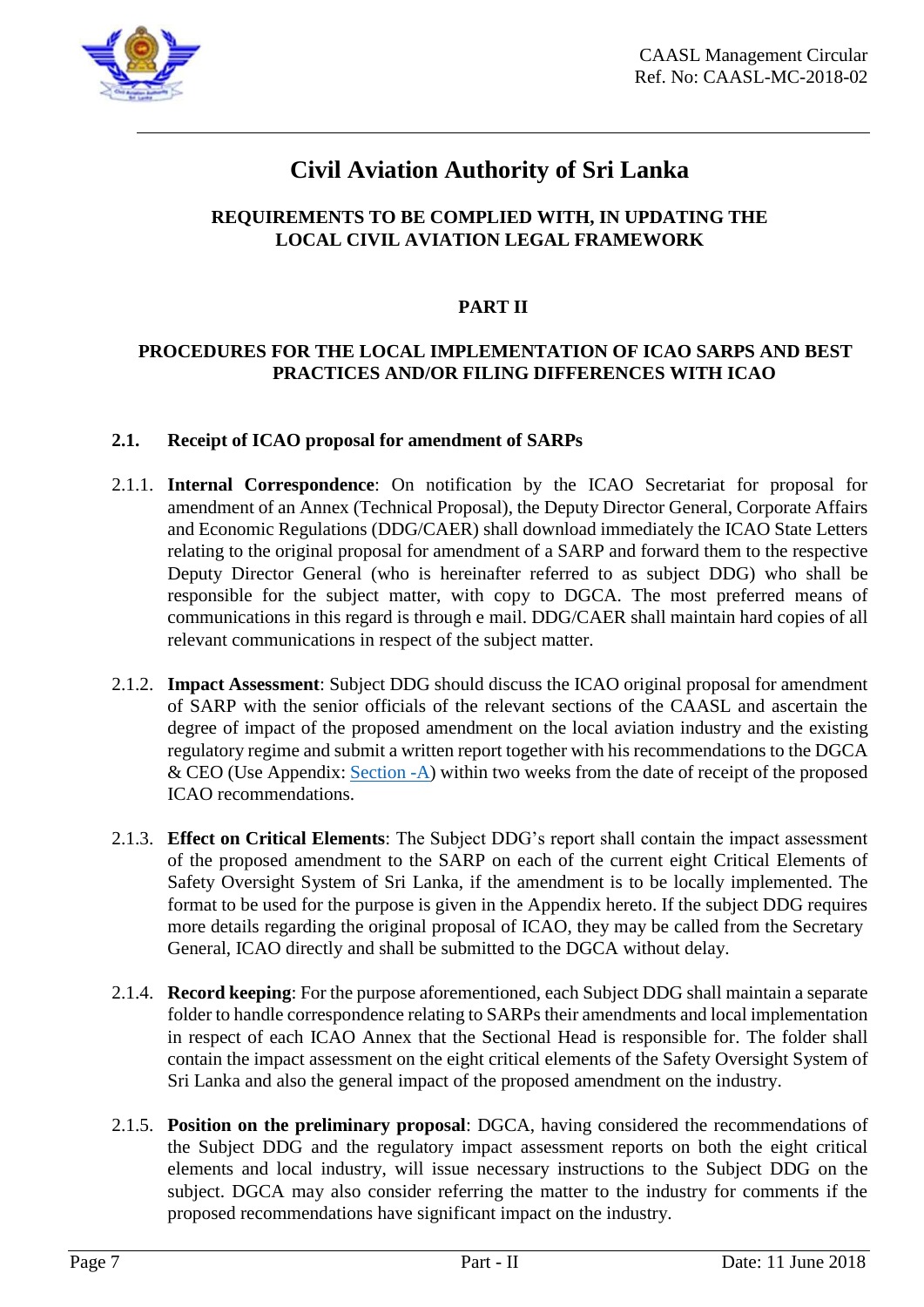

- 2.1.6. **Industry consultation**: If the matter was referred to the industry for comments, the Subject DDG should convene a meeting with the industry within two weeks from the DGCA's decision and briefly explain to the industry of the proposed amendments. If the industry has significant concerns on the proposals, such concerns may be invited in writing within two weeks, with reasons therefor.
- 2.1.7. **Decision on the Preliminary Proposal:** After having necessary internal consultations within the CAASL and with industry, if required, the Subject DDG shall prepare a draft reply for the signature of the DGCA/CEO to the ICAO on the position of Sri Lanka on the proposed amendment. If there are matters to which Sri Lanka cannot agree upon or if Sri Lanka consider, a different cause of action may be proposed.
- 2.1.8. **Initial response to ICAO**: When notifying the ICAO on the position of Sri Lanka, Subject DDG shall be guided by the format given by ICAO. Accordingly comments of Sri Lanka should be normally classified as "agreement with or without comments", "disagreement with or without comments" or "no indication of position". For the preparation of comments of the States, the forms given in the respective Attachment of the ICAO State Letter may be used. Notification to ICAO may be sent by e-mail and printed copy shall be maintained in the respective folder for reference and audit purposes. It is advised to update the ICAO State Letter directory maintained under secured web portal, with the reply being sent.
- 2.1.9. **Time span for initial response**: Reply to ICAO shall be copied to the DDG/CAER who is responsible for ensuring that reply to each ICAO State Letter is sent to ICAO Headquarters within the stipulated time period by ICAO which in this case should be within three (3) months from the date of the State Letter. If it is apparent that a reply cannot be sent within the stipulated time, an interim reply should be sent.

### **2.2. Green Edition of SARPs/PANS**

- 2.2.1. **Receipt of Green Edition**: On notification by the ICAO Secretariat, DDG/CAER shall download immediately the ICAO State Letters relating to the adoption of SAPRs/PANS which is referred to as "**Green Edition**" and forward same to the respective Subject DDG with copy to DGCA for further action.
- 2.2.2. **Determination of Sri Lanka's position**: Subject DDG should discuss the contents in the Green edition with the senior officials of the relevant sections of the CAASL and ascertain the degree of impact of the contents therein with the local practices and submit a written report (Use Appendix: Section  $-B$ ) together with his recommendations to the DGCA & CEO within three (3) weeks from the date of receipt of the Green Edition enabling the DGCA to make final determination. If the amendment has a significant impact on the industry that requires heavy investment on change of equipment, facilities or services, it is vital that the Subject DDG convenes a meeting of all parties which will be affected by the amendment and appraise them of the new SARPs/PANS. It is also important to appraise them of the date on which the new requirement will come into effect globally and the date by which the industry shall conform to the local requirement, if the amendment is implemented. The Subject DDG should identify the instruments that would be needed to the existing legislations, regulations, organizational arrangement which includes personnel and training, guidance material, certification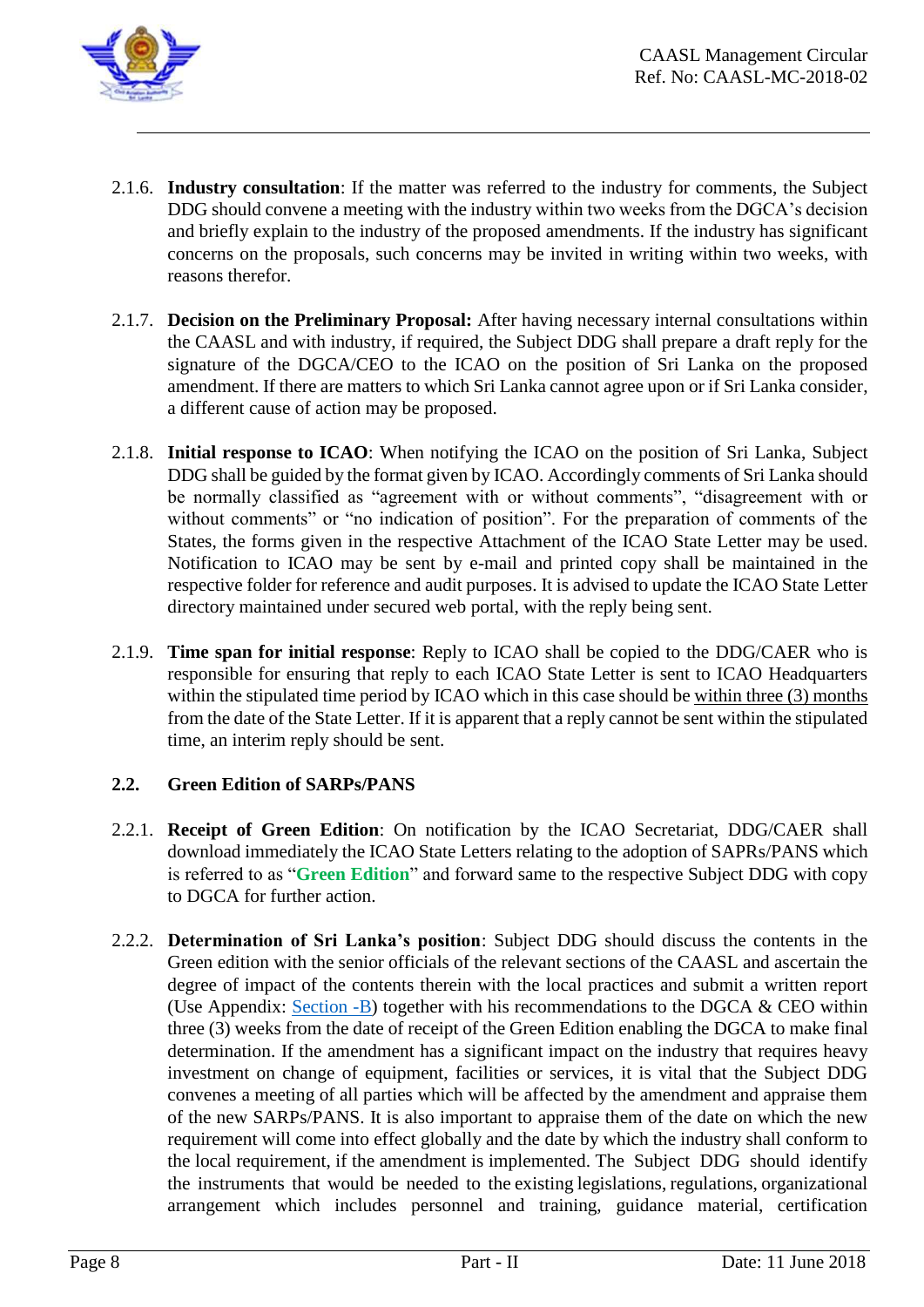

procedures, surveillance and enforcement arrangements etc. in order to give effect to the proposed changes envisaged by the Green Edition together with the cost estimate and time frame involved for implementation. It shall include the initial and recurrent training needs that would be required to implement the proposed SARP/PANS.

- 2.2.3. **Industry Comments**: If the industry demands that they be given more time to conform to the requirements, Subject DDG should bring such requests to the attention of the DGCA. It is also necessary to ascertain the local situation carefully in relation to the implementation of the proposed provisions of a SARP and decide on date(s) as to when the new provisions shall come into effect in Sri Lanka.
- 2.2.4. After receiving the DGCA's decision on the Green Letter, the Subject DDG shall,
	- a. before **Effective Date** (indicated in the State Letter) of the amendment inform ICAO if there is any part of the adopted Standards and Recommended Practices (SARPs) in the relevant amendment concerning which Sri Lanka wishes to register disapproval, using the form provided for the purpose. It is necessary to note that only statements of disapproval need to be registered. This may be skipped if Sri Lanka has no disapproval for any part.
	- b. before the **Notification Date** (indicated in the State Letter) inform ICAO of the following, using the Electronic Filing of Differences (EFOD) System or the form in Attachment to the State Letter, provided for the purpose:
		- 1. any differences that will exist on the **Applicable Date** (indicated in the respective State Letter) between the national regulations or practices of Sri Lanka and the provisions of the whole of Annex, as amended by all amendments up to and including the last Amendment, and thereafter of any further differences that may arise;
		- 2. the date or dates by which Sri Lanka will have complied with the provisions of the whole of Annex, as amended by all amendments up to and including last amendment.
- 2.2.5. Registration of disapproval of particular amendment or any part of it in accordance with Article 90 of the Convention does not constitute a notification of differences under Article 38 of the Convention hence a separate statement is necessary if any differences do exist.
- 2.2.6. It is necessary that a copy of State notifications, referred to above is sent to the ICAO Regional Office – Bangkok as well.
- 2.2.7. In the event it is decided to file differences with ICAO, the Subject DDG shall take steps to list significant differences in Sri Lanka Aeronautical Information Publication, in coordination with the DDG/CAER who shall be finally responsible for ensuring that Sri Lanka significant differences in respect of SARPs are published in Sri Lanka AIP in time.
- 2.2.8. **Implementation of the new SARP:** If the DGCA & CEO decides that the new SARPs/PANS approved by the Council should be implemented in Sri Lanka, the Subject DDG should take appropriate action to effect necessary changes in the overall Safety Oversight System of Sri Lanka, as explained below depending on the circumstances.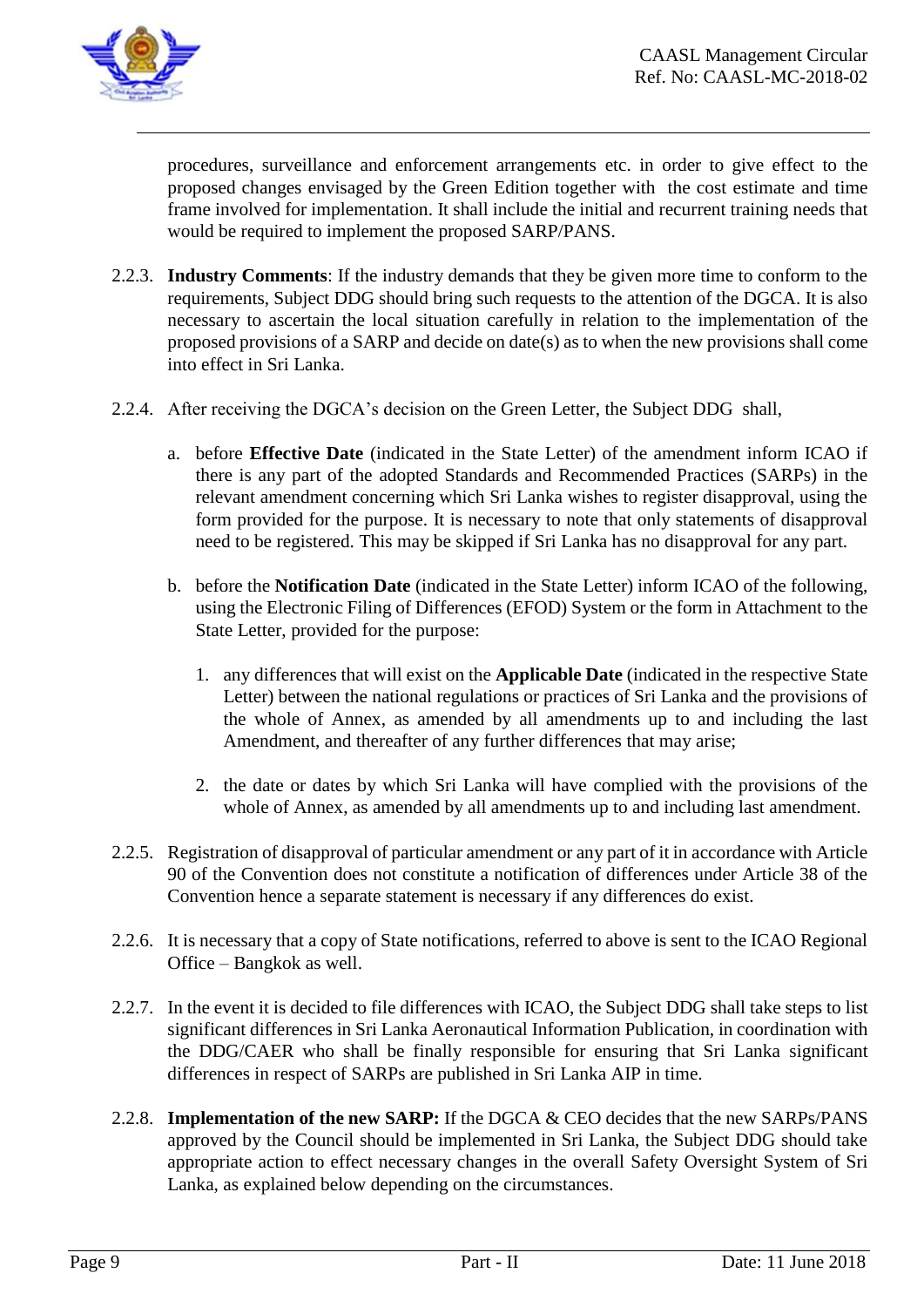

- **a. Amendment to Civil Aviation Act**: If there is no provision in the existing legislative provision in the Civil Aviation Act to give effect to the new SARP either as a Regulation, steps shall be taken to amend the Act as specified under paragraph 1.1.2 of Part I.
- **b. Making Regulations:** If the new SARP requires promulgation of new Regulations, under provisions in the existing legislation, subject DDG shall follow the process of making regulations as explained under paragraph 1.1.3 of Part I.
- **c. Issue of Implementing Standard**: If the new SARP can be given effect to under the existing provisions in the Act or any of the Regulations made thereunder which is in force,
	- i. the subject DDG shall prepare a draft of the Implementing Standards to give effect to the new SARP as per the Standard Procedures (Ref. HROM-OP-0012) for the issuance of the Implementing Standard and submit same for the approval of the DGCA.
	- ii. Once the Implementing Standard is approved, it shall be sent to the Manager, Document and Web Management, for its formatting, issuing and dissemination.
	- iii. Manager, Document and Web Management shall maintain a complete, accurate and updated list of all Implementing Standards issued by DGCA.
	- iv. Manager, Document and Web Management shall publish an updated list of Implementing Standards in the AIP and Government Gazette twice a year with six months interval.
	- v. An Implementing Standards shall come into effect at least 30 days after the date of issue, unless otherwise specifically decided by the DGCA for reasons to be recorded on the subject file.
- **d. Management Circular / Staff Instruction**: If the new SARP requires changes only in the internal procedures then respective subject DDG shall take necessary action to issue Management Circular or Staff Instruction, as may be applicable, under the signature of the DGCA.
- **e. Significant Differences**: If, any significant differences would exist with the national arrangement and the new SARP, subject DDG shall also draft the proposed differences to be filed with ICAO taking into accounts the requirements stated under Section 4 of this Part and take necessary actions to file differences with ICAO after obtaining approval from the DGCA.
- **f. Notice for Proposed Rule Making** (NPRM) If the new SARP requires amendment to the Civil Aviation Act, it need not follow the formal rule making process as the parliamentary process take care of it. In all other cases of regulatory development, the formal process of Rulemaking shall be followed. Accordingly "Notice for Proposed Rule Making" should be given with at least three weeks' of notice for submission of industry comments which shall be followed by consultative process.
- **g. Change of existing requirements**: In the event that the existing regulatory requirements need to be changed or revoked consequent to the new SARP, subject DDG shall carry out a detailed analysis in order to ascertain how it would affect the industry and/or CAASL document holders. Adequate provisions shall be made to ensure business continuity and/ or to allow approval holders to carry on with the existing arrangements for a period to be decided by the DGCA, prior to new law coming into effect and the existing regulations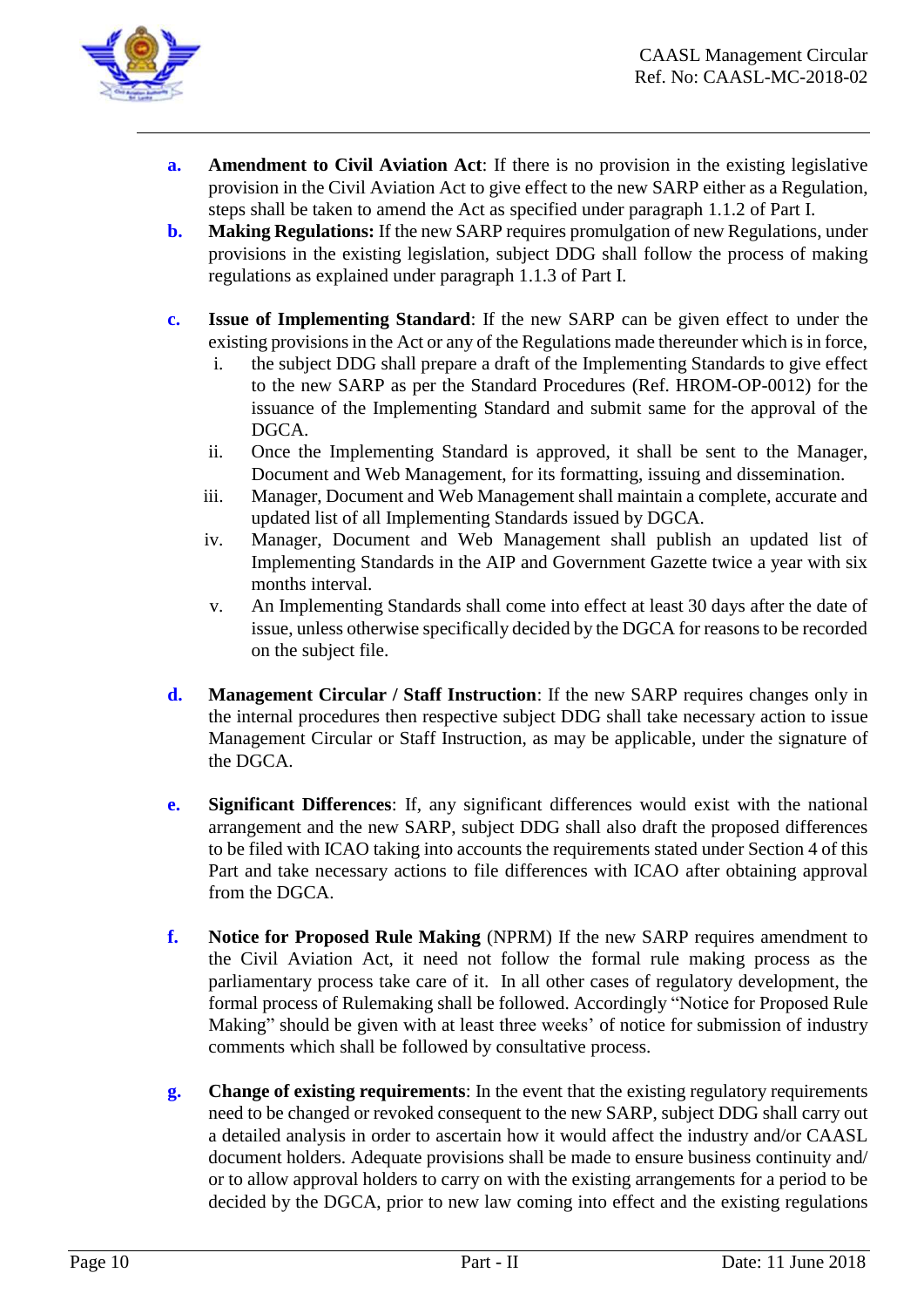

to be rescinded. The subject DDG shall ensure an Implementing Standard, as discussed with the industry and finally agreed is issued as early as possible but before expiry of four months of the date of issue of the Green letter.

- **h. Guidance Material**: With the development of Regulatory material, subject DDG shall take steps either to update or develop anew the following in order to give effect to the new requirement on or before the Applicability Date.
	- o Manual of Procedures (for the internal / external use)
	- o Explanatory Material
	- o Job Guides / Handbooks
	- o Checklists (certification / surveillance/ regulatory audit)
	- o Enforcement Mechanism
- **i. Training**: With the change of regulatory framework, it is necessary to educate the CAASL staff of the change. Accordingly subject DDG shall initiate the process for the amendment of the CAASL Master Training Plan, Position Competency Development Scheme (PCDS), Employee Competency Development Scheme (ECDS), Employee Triennium Training Plan (ETTP) and Employee Annual Training Plan (ATTP) as appropriate, so that the skills required for the implementation of new requirements are adequately addressed.
- **j. Creating awareness:** Subject DDG shall convene a meeting of industry personnel to whom the new amendment would be applicable, in order to create an awareness of the regulatory intent and the mechanism for implementation and enforcement.
- **k. Budgeting**: Subject DDG shall also prepare a Budget Estimate and submit same to DGCA for the allocation of necessary funds for the successful implementation of an amendment to a SARP.
- **l. Action Plan**: Subject DDG shall prepare a detailed Action Plan (Road Map) (Use Appendix: [Section -C\)](#page-19-0) with the indication of time periods, targets to be achieved for the full implementation of the new requirement proposed under the Annex amendments together with the associated costs, for the approval of the DGCA & CEO.

#### **2.3. Blue Edition**

- 2.3.1. On notification by the ICAO Secretariat, the DDG/CAER shall take immediate action to download the relevant **Blue Edition** of the SARPs/PANS concerned and update the CAASL documents accordingly. If needed, copies of the Amendment and the Resolution of Adoption which are available as attachments to the electronic version of the relevant State letter may be downloaded from the ICAO-NET [\(http://portal.icao.int\)](http://portal.icao.int/) and be distributed amongst all CAASL staff concerned.
- 2.3.2. On receipt of the Blue Edition, the Manager, Document and Web Management, shall take steps to amend the corresponding ICAO documents in the Main Technical Library and those in the Sectional Libraries as required and update the records accordingly. The Manager, Document and Web Management shall also ensure that authenticated copies of the Blue Edition are distributed amongst all officials who are dealing with the subject matter.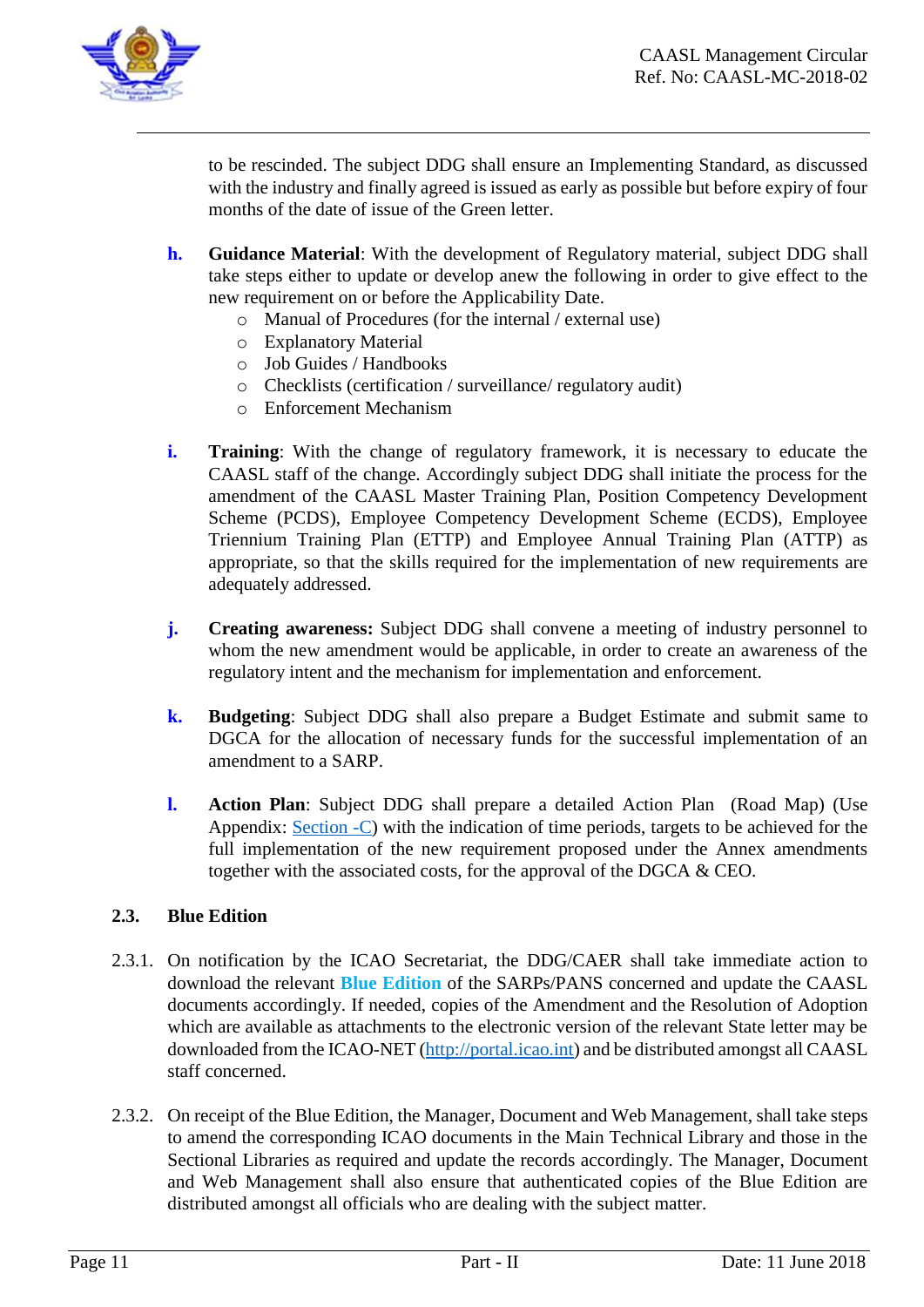

- 2.3.3. Subject DDG shall take steps to educate the CAASL internal staff of the measures taken by the CAASL in order to implement the relevant SARPs/PANS.
- 2.3.4. If the relevant SARPs/PANS have an effect on the industry, the Subject DDG shall convene a meeting of all who would be affected by the new SARPs/PANS and educate them of the measures taken by the CAASL for their local implementation as a follow up measure.
- 2.3.5. It is the duty of Subject DDG to ensure that all applicable Critical Elements required for the effective implementation of the new SARP have been sufficiently dealt with on or before the Applicability Date.
- 2.3.6. There shall be a written proof in the respective folder maintained by the Subject DDG in regard to all steps taken for the effective implementation of an amendment to an ICAO Annex.
- 2.3.7. Director, Internal Audit and Quality Survey of the CAASL shall be responsible for monitoring of the effective implementation of this Circular and report to the Authority forthwith, if any non-compliance is detected.
- 2.3.8. The whole process involving local implementation of SARPs can be summarized as shown in the following chart. The time taken between Step-1 and Step-3 shall not be more than three months from the date of ICAO State Letter on the intention to amend the relevant Annex. The time taken between Step 4 and Step 6 should not be more than three months from the date of receipt of the Green letter. All work involving the implementation of an amendment to an Annex shall be completed by the Applicable Date and position of Sri Lanka shall be notified to ICAO by the Notification Date.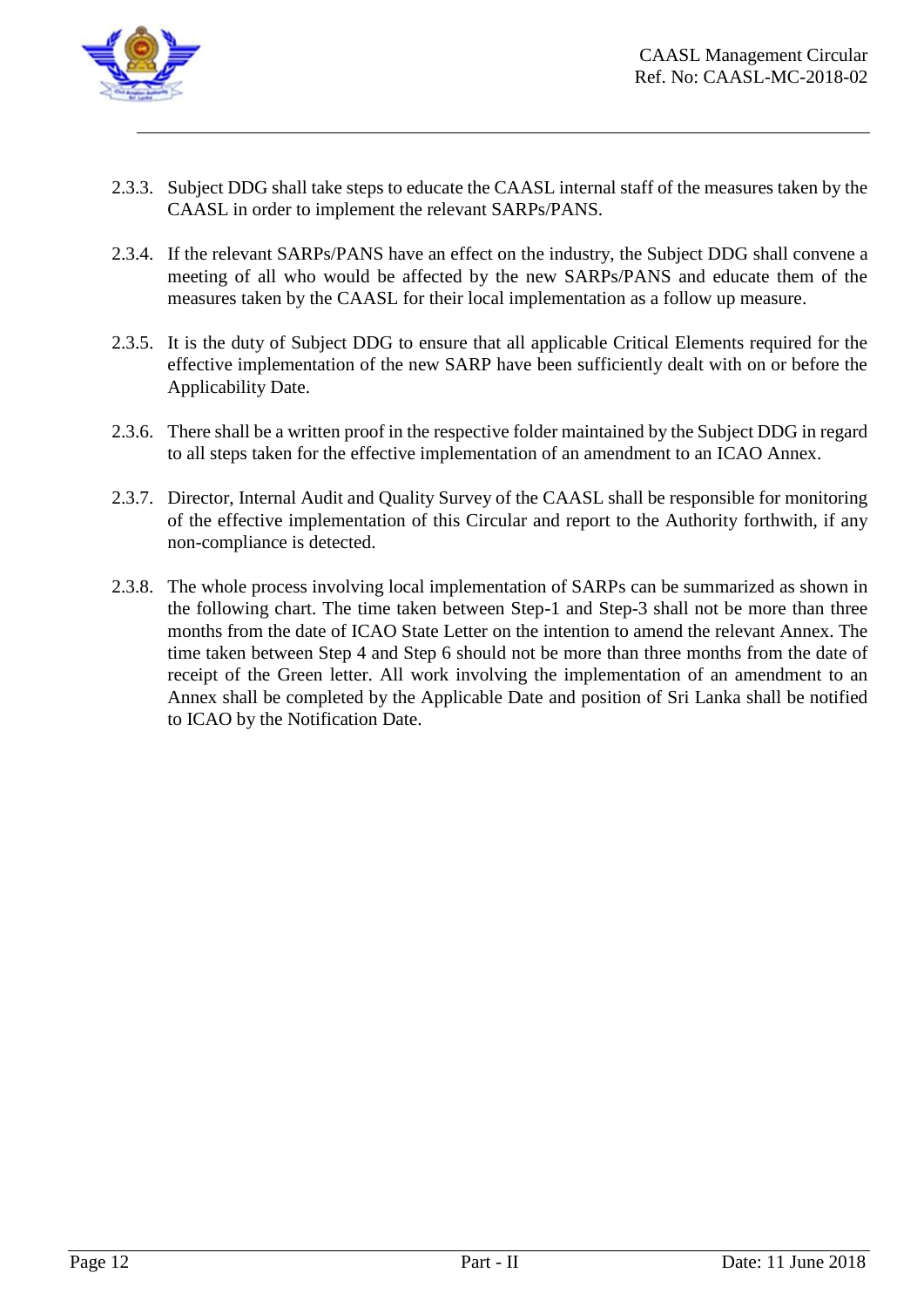



### **2.4 Publication of Significant Differences in the AIP**

- 2.4.1. The primary purpose of reporting differences is to promote safety and efficiency in air navigation by ensuring that governmental and other agencies, including operators, concerned with international civil aviation are made aware of all national rules and practices in so far as they differ from those prescribed in the ICAO Annexes, Procedures for Air Navigation Services and Regional Supplementary Procedures. If identified in AIP, significant differences would not only provide a clear picture of the operational significance of the differences to users of that document, but facilitate the process of isolating and eliminating those that do not have an important bearing on the safety of air navigation or are inconsistent with the objectives of the ICAO provisions. It therefore follows that all the provisions in ICAO Annexes that are Standards are significant, and that any differences between the national regulations or practices of Sri Lanka and the related ICAO Standards are differences which must be notified.
- 2.4.2. Any deviation from SARPs that needs to be taken into account in aircraft operations, as indicated below, constitutes a "significant difference" and all such significant differences notified to ICAO must also be included in the AIP in a form that will enable a user to differentiate easily between the national rules and practices of Sri Lanka and the related ICAO provisions. They comprise differences from:
	- a. any of the International Standards;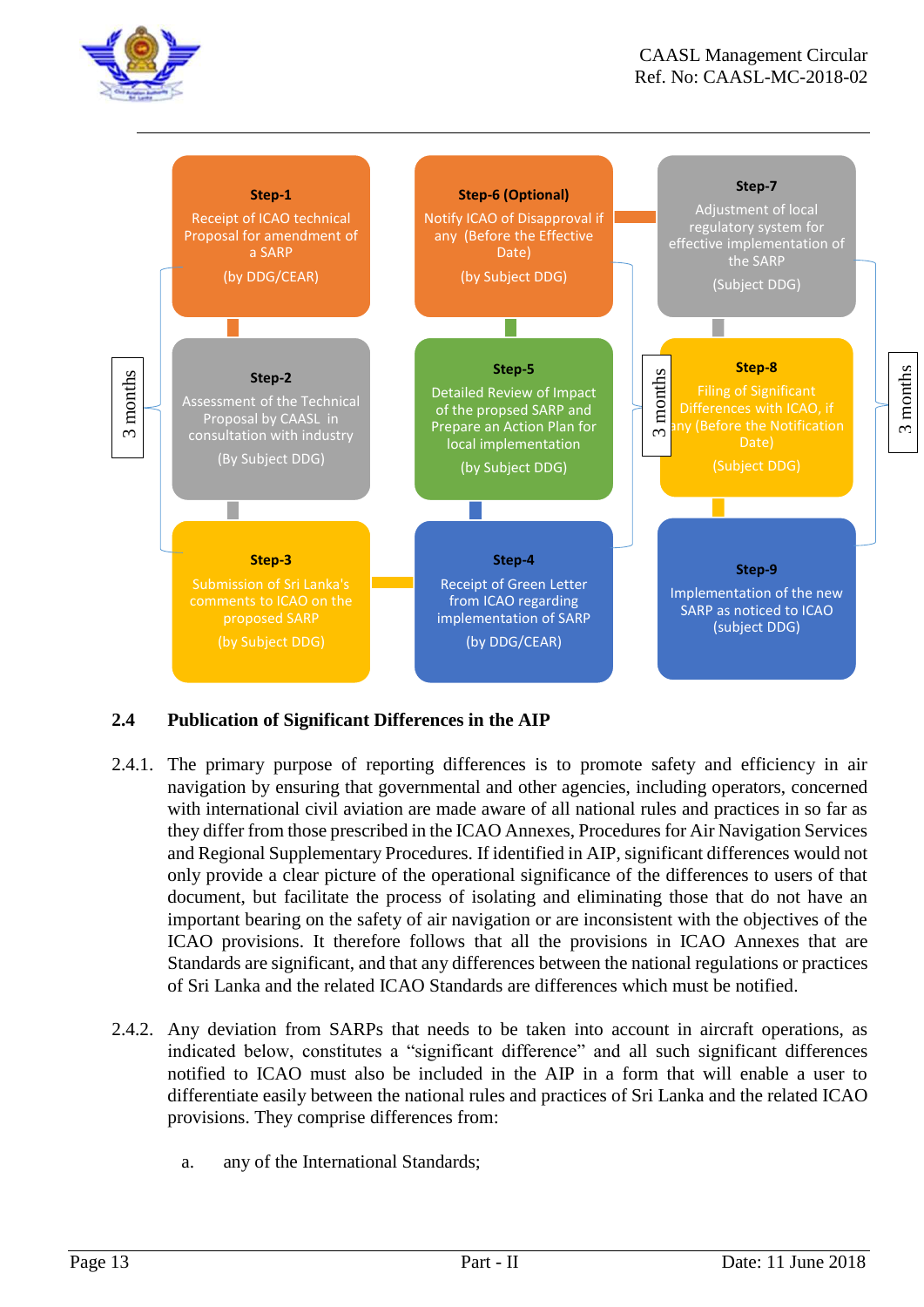

- b. Recommended Practices that are important for the safety of air navigation or, in the case of facilitation, for the speedy handling and clearance through customs, immigration, etc. of aircraft and the loads they carry;
- c. Procedures for Air Navigation Services (PANS) that are important for the safety of air navigation; and,
- d. Regional Supplementary Procedures (SUPPS) that are important for the safety of air navigation.
- 2.4.3. Further guidance on the identification and notification of differences, examples of well-defined differences and examples of model processes and procedures for management of the notification of differences can be found in the ICAO Manual on Notification and Publication of Differences (Doc 10055) and CAASL staff shall be guided by those guidance material.
- 2.4.4. Differences approved by DGCA shall be notified by subject DDG to ICAO either :
	- a. by sending to ICAO Headquarters a form on notification of compliance or differences; or
	- b. through the Electronic Filing of Differences (EFOD) System at www.icao.int/usoap.
- 2.4.5. When notifying differences, the following information should be provided:
	- a. the number of the paragraph or subparagraph which contains the SARP to which the difference relates;
	- b. the reasons why Sri Lanka does not comply with the SARP, or considers it necessary to adopt different regulations or practices;
	- c. a clear and concise description of the difference; and,
	- d. intentions for future compliance and any date by which Sri Lanka plans to confirm compliance with and remove its difference from the SARP for which the difference has been notified.

#### **2.5. Structure of Implementing Standard**

- 2.5.1. In the development of the Implementing Standard to give effect to an Annex provision, subject DDG shall be guided by the explanatory material given in Foreword of the Annex, for the determination of regulatory contents that should be included.
- 2.5.2. The English word "shall" be used for local implementation of a Standard where compliance is expected to be mandatory. The word "should" shall be used in respect of a "Recommended Practices" which are widely considered to be "Standards awaiting", as the Civil Aviation Act does not give sweeping power to the DGCA for forced implementation of Recommended Practices until they are elevated to be the status of Standards. However, by accommodating Recommended Practices in the Implementing Standards, the industry will be well informed of the global trends and future directions and be motivated for self-application of Best Practices.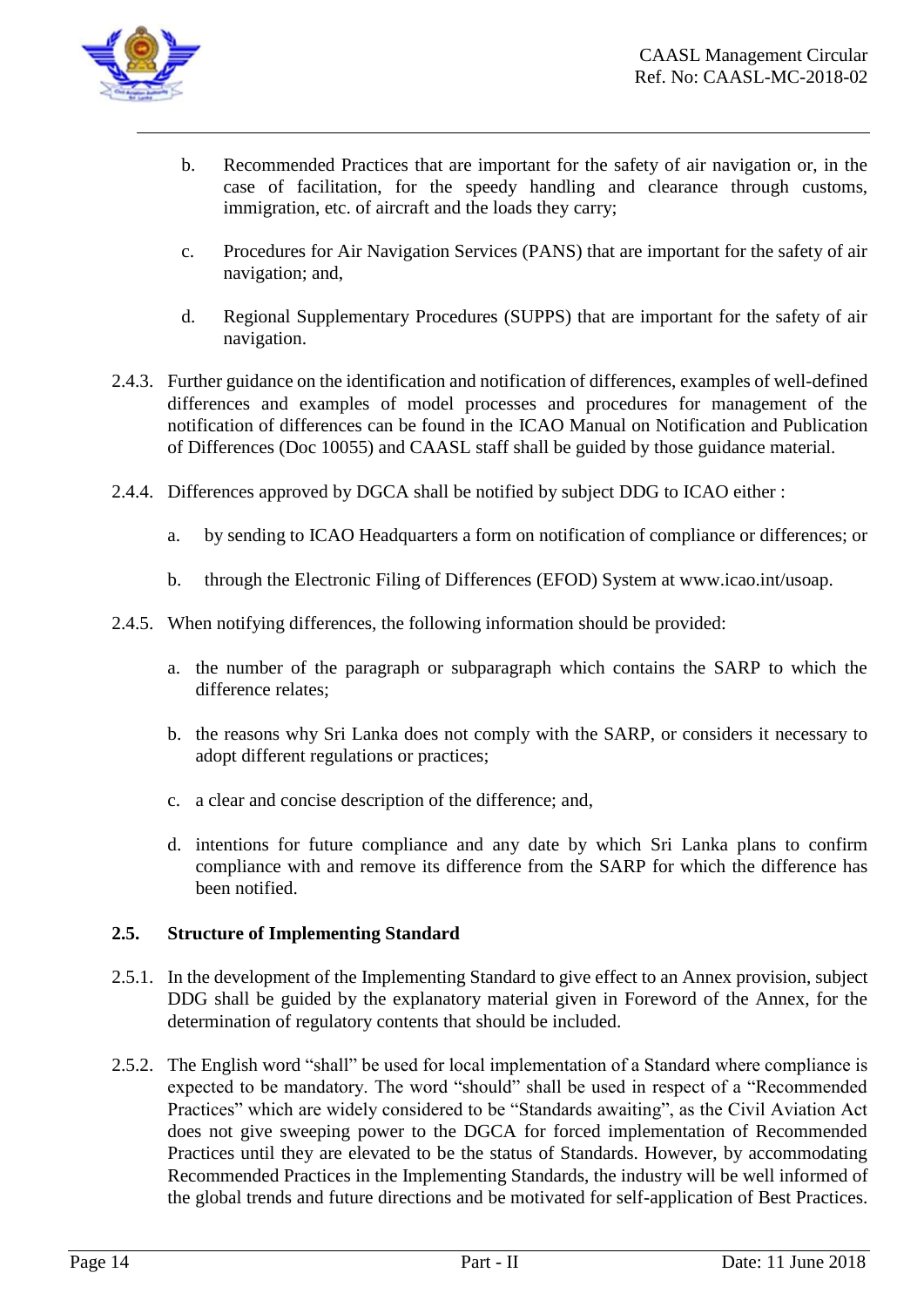

However, local regulatory enforcement shall be confined only to Standards unless a Recommended Practice has been specifically given status of a Standard with the word "shall".

- END -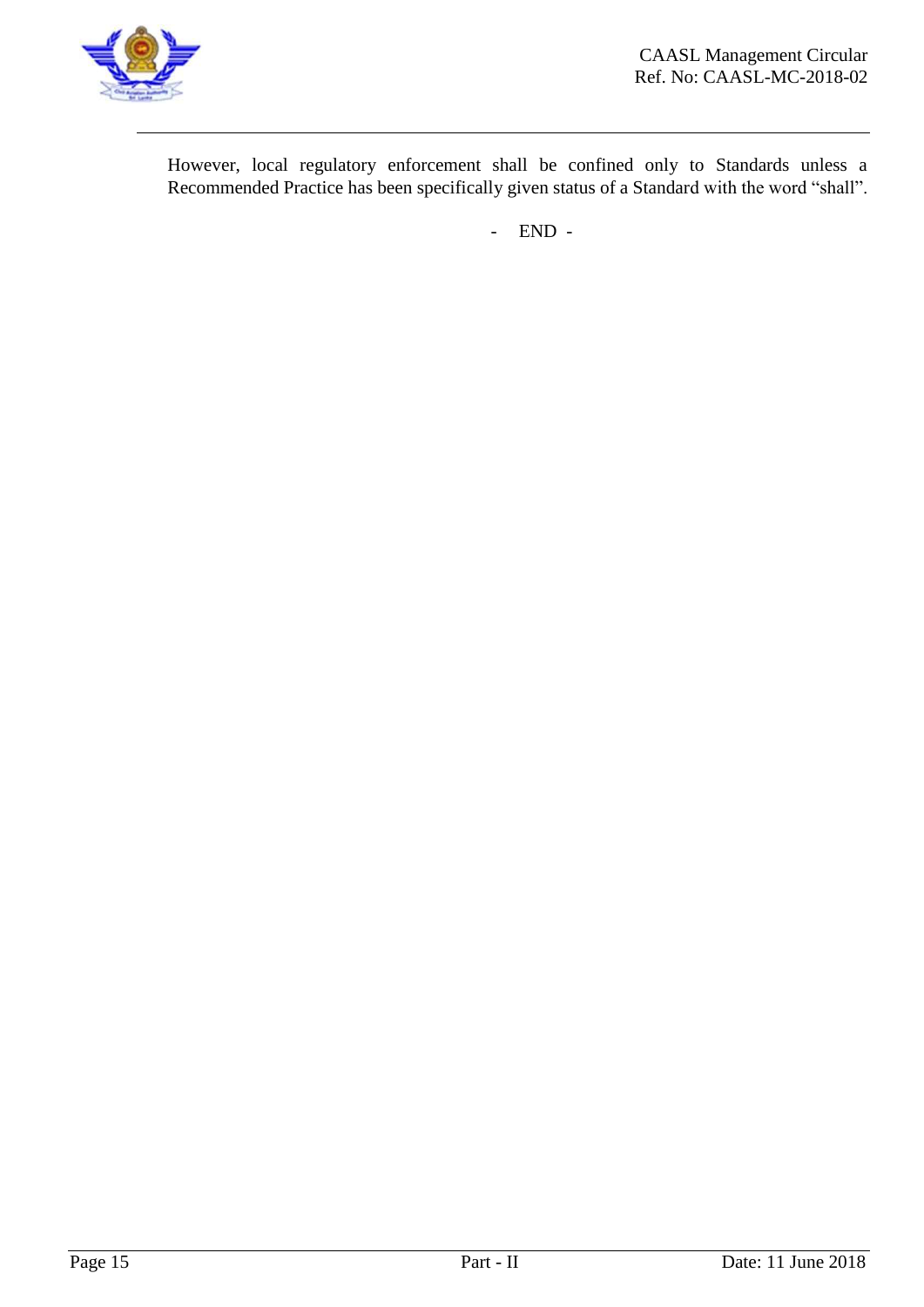

# **Local Implementation of an amendment to ICAO Annex / PANS**

# **Section - A**

<span id="page-15-0"></span>

| Initial Response of Sri Lanka in respect of a proposal for amendment to a Annex/PANS             |
|--------------------------------------------------------------------------------------------------|
| (this part should be completed on initial receipt of proposal for an amendment to an Annex/PANS) |

| 1.1. ICAO State<br>Letter Reference                                                      | Click here to enter text.                                                               |                       | 1.2. Date                                       |  | Click here to enter text. |  |
|------------------------------------------------------------------------------------------|-----------------------------------------------------------------------------------------|-----------------------|-------------------------------------------------|--|---------------------------|--|
| 1.3. Name of<br>Annex / PANS                                                             | Click here to enter text.                                                               |                       | 1.4. Amendment<br>No:                           |  | Click here to enter text. |  |
| 1.5. Subject                                                                             | Click here to enter text.                                                               |                       | 1.6. CAA Reference<br>Click here to enter text. |  |                           |  |
| 1.7. Date by when reply required                                                         |                                                                                         |                       | Click here to enter text.                       |  |                           |  |
| 1.8. Action required by ICAO letter                                                      |                                                                                         |                       | Click here to enter text.                       |  |                           |  |
|                                                                                          | 1.9. Place where additional information regarding the<br>subject matter can be obtained |                       | Click here to enter text.                       |  |                           |  |
| 1.10. Names of Personnel / Organizations consulted<br>regarding the proposal with dates  |                                                                                         |                       | Click here to enter text.                       |  |                           |  |
| 1.11. Comments of the Head of Section, Signature and<br>Date                             |                                                                                         |                       | Click here to enter text.                       |  |                           |  |
| 1.12. Comments of the Head of Division, Signature and<br>Date                            |                                                                                         |                       | Click here to enter text.                       |  |                           |  |
| 1.13. Sri Lanka's position as recommended by the<br>Head of Division, Signature and Date |                                                                                         |                       | Click here to enter text.                       |  |                           |  |
| 1.14. Decision of the DGCA/CEO                                                           |                                                                                         |                       | Click here to enter text.                       |  |                           |  |
| 1.15. Reply to ICAO (use ICAO format)<br>Date                                            |                                                                                         | <b>File Reference</b> | Click here to enter text.                       |  |                           |  |
|                                                                                          |                                                                                         |                       |                                                 |  | Click here to enter text. |  |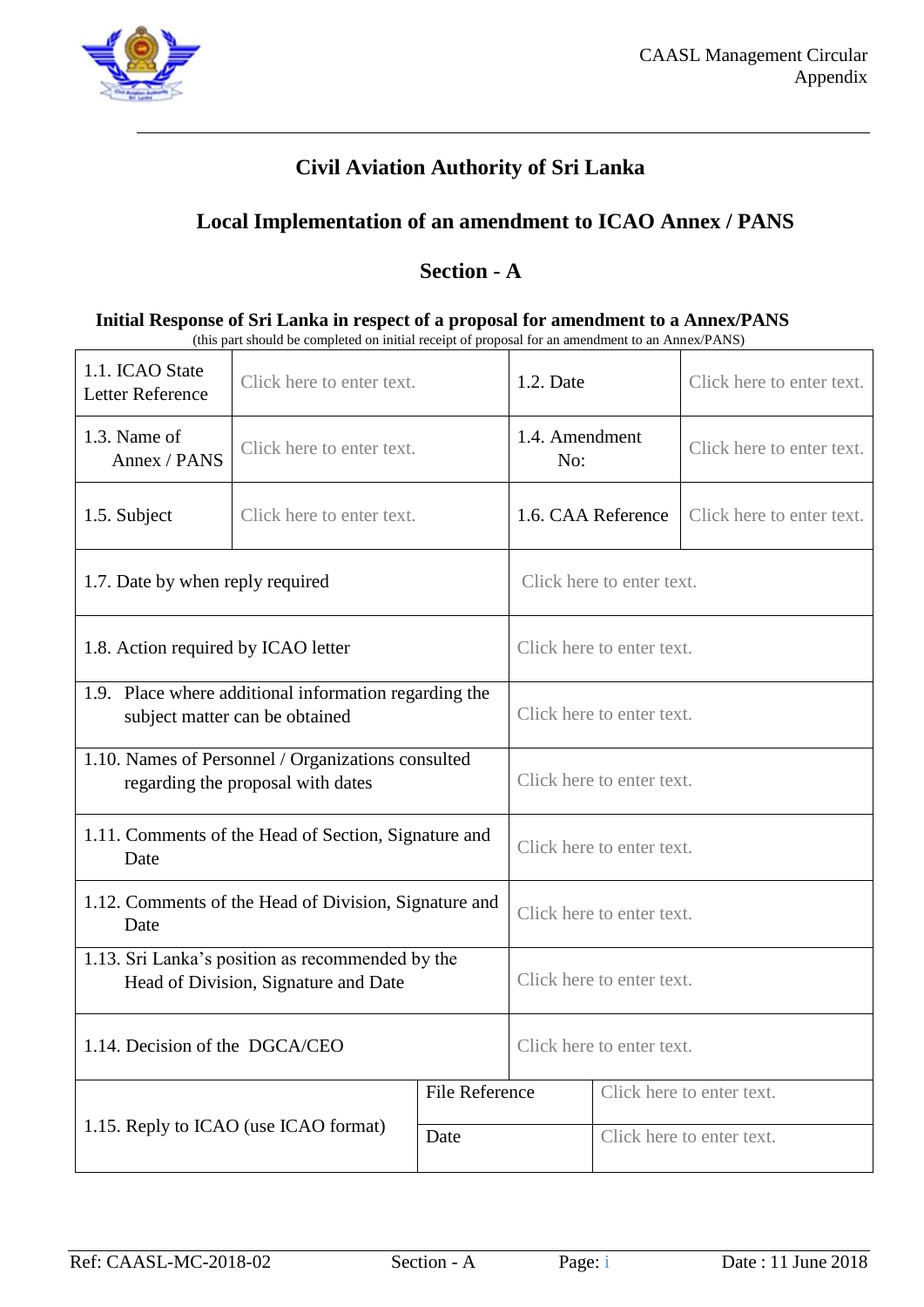

# **Local Implementation of an amendment to ICAO Annex / PANS**

# **Section - B**

#### **Response of Sri Lanka concerning adoption of an amendment to a Annex/PANS**  (This part shall be completed on receipt of the Green notice)

<span id="page-16-0"></span>

| 2.1. ICAO State Letter Reference                                                                                                                                                   |                                                                  | Click here to enter text.    |                                                                                                                                                      | 2.2. Date |           | Click here to enter text.            |                                 |  |
|------------------------------------------------------------------------------------------------------------------------------------------------------------------------------------|------------------------------------------------------------------|------------------------------|------------------------------------------------------------------------------------------------------------------------------------------------------|-----------|-----------|--------------------------------------|---------------------------------|--|
| 2.3. Name of Annex / PANS                                                                                                                                                          |                                                                  | Click here to<br>enter text. | 2.4. Amendment No:                                                                                                                                   |           |           | Click here to enter text.            |                                 |  |
| 2.5. Subject                                                                                                                                                                       |                                                                  | Click here to enter text.    |                                                                                                                                                      | 2.6. CAA  | Reference | Click here to<br>enter text.         |                                 |  |
| 2.7. Summary of the proposed<br>amendment                                                                                                                                          |                                                                  | Click here to enter text.    |                                                                                                                                                      |           |           |                                      |                                 |  |
| 2.8. Effective<br>Date                                                                                                                                                             | Click here to enter<br>text.                                     | 2.9. Applicable<br>Date      | Click here to<br>enter text.                                                                                                                         |           |           | $2.10.$ Date of<br>Reply<br>expected | Click here<br>to enter<br>text. |  |
| 2.11. Action required by ICAO<br>Letter                                                                                                                                            |                                                                  | Click here to enter text.    |                                                                                                                                                      |           |           |                                      |                                 |  |
| 2.12. Place where additional                                                                                                                                                       | information regarding the<br>proposal can be obtained            | Click here to enter text.    |                                                                                                                                                      |           |           |                                      |                                 |  |
| 2.13. Names of Personnel /<br>dates                                                                                                                                                | Organizations consulted<br>regarding the proposal, with          | Click here to enter text.    |                                                                                                                                                      |           |           |                                      |                                 |  |
| Signature and Date                                                                                                                                                                 | 2.14. Views of the Head of Section<br>on the proposed amendment, | Click here to enter text.    |                                                                                                                                                      |           |           |                                      |                                 |  |
| 2.15. Assessment of the impact on the Eight Critical elements of Sri Lanka Safety Oversight System, if<br>the proposed amendment is implemented (to be filled by the subject DDG), |                                                                  |                              |                                                                                                                                                      |           |           |                                      |                                 |  |
| <b>Critical Element</b>                                                                                                                                                            |                                                                  | Any<br>Impact                | Description of the measures to be taken to<br>address likely impact, if implemented<br>including the time factor. State clearly changes<br>required. |           |           |                                      |                                 |  |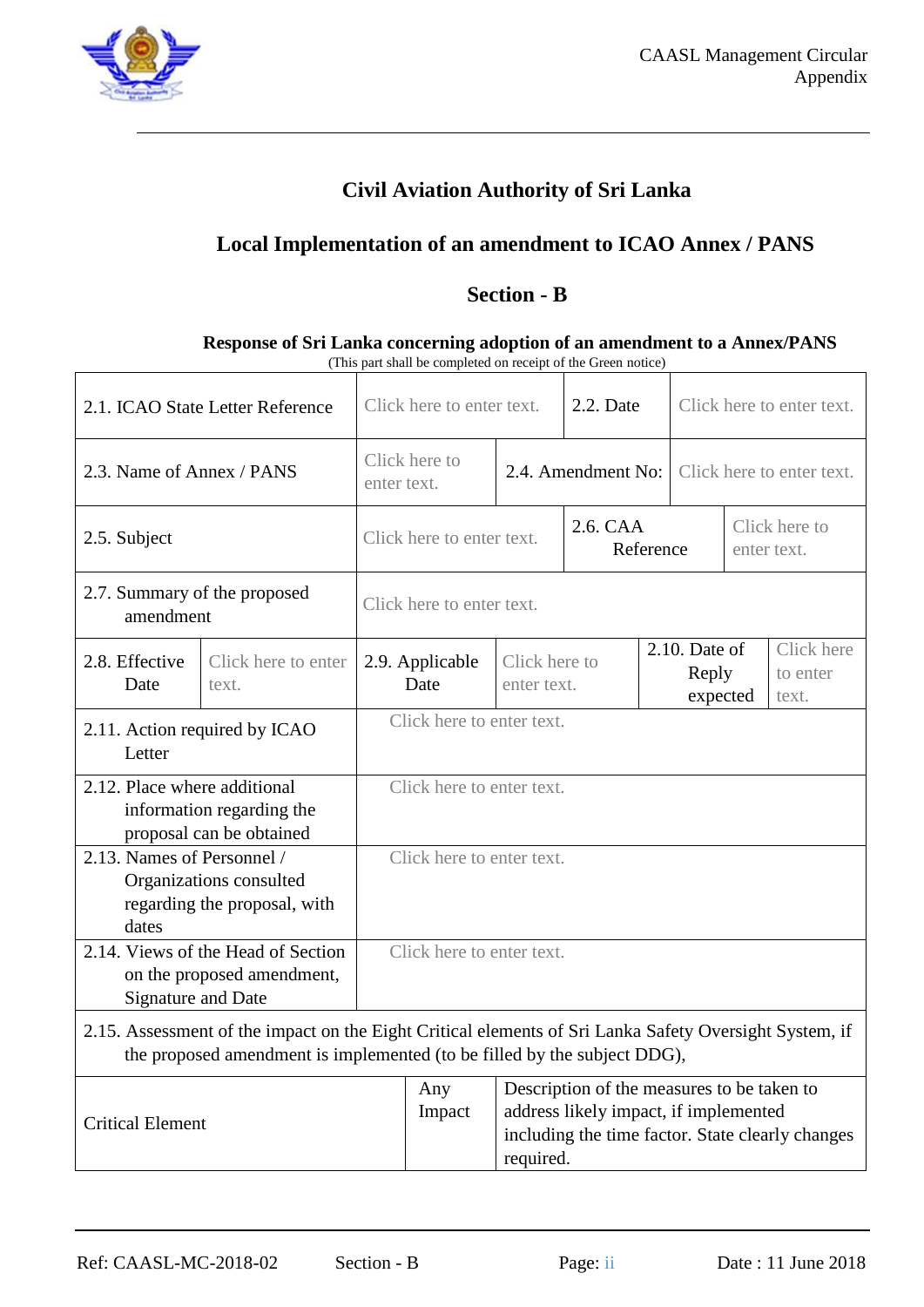

|                                                                                                                                                                            | Yes          | N <sub>o</sub> |                                                 |                              |  |  |
|----------------------------------------------------------------------------------------------------------------------------------------------------------------------------|--------------|----------------|-------------------------------------------------|------------------------------|--|--|
| 2.15.1 CE-1 (Aviation Legislation)                                                                                                                                         | $\Box$       | $\Box$         |                                                 |                              |  |  |
| 2.15.2 CE-2 (Operating Regulations)                                                                                                                                        | $\Box$       | $\Box$         |                                                 |                              |  |  |
| 2.15.3 CE-3 (Organizational<br>Arrangements)                                                                                                                               | П            | $\Box$         | Click here to enter text.                       |                              |  |  |
| 2.15.4 CE-4 (Personnel and Training)                                                                                                                                       | П            | $\Box$         |                                                 |                              |  |  |
| 2.15.6 CE-5 (Guidance Material)                                                                                                                                            | $\mathsf{L}$ | П              |                                                 |                              |  |  |
| 2.15.7 CE-6 (Certification Process)                                                                                                                                        | $\Box$       | $\Box$         |                                                 |                              |  |  |
| 2.15.8 CE-7 (Surveillance Process)                                                                                                                                         | П            | $\Box$         |                                                 |                              |  |  |
| 2.15.9 CE-8 (Enforcement Process)                                                                                                                                          | П            | П              |                                                 |                              |  |  |
| 2.16. Assessment of general impact of the proposed amendment on the local industry, if the proposed<br>amendment is implemented (to be filled by the subject DDG) locally. |              |                |                                                 |                              |  |  |
| Factors to be considered                                                                                                                                                   | Yes          | N <sub>o</sub> | Description of the nature and scope of impact   |                              |  |  |
| 2.16.1 Impact on Safety                                                                                                                                                    | $\Box$       | $\Box$         | Click here to enter text.                       |                              |  |  |
| 2.16.1 Impact on Facilitation                                                                                                                                              | $\Box$       | $\Box$         | Click here to enter text.                       |                              |  |  |
| 2.16.2 Impact on Security                                                                                                                                                  | $\Box$       | П              | Click here to enter text.                       |                              |  |  |
| 2.16.3 Impact on Efficiency                                                                                                                                                | $\Box$       | П              | Click here to enter text.                       |                              |  |  |
| 2.16.4 Impact on Economy                                                                                                                                                   | П            | П              | Click here to enter text.                       |                              |  |  |
| 2.16.5 Environmental impact                                                                                                                                                | $\Box$       | □              | Click here to enter text.                       |                              |  |  |
| 2.16.6 Time Factor for implementation                                                                                                                                      | $\Box$       | $\Box$         | Click here to enter text.                       |                              |  |  |
| 2.17. Whether Sri Lanka disapprove the<br>proposed amendment? comments<br>and signature of Head of Division                                                                | П            | $\Box$         | Click here to enter text.                       |                              |  |  |
| 2.18. Decision of the DGCA                                                                                                                                                 |              |                | Click here to enter text.                       |                              |  |  |
| 2.19. Whether proposed amendment was<br>disapproved                                                                                                                        | $\Box$       | $\Box$         | DGCA's Letter<br>Reference (use ICAO<br>format) | Click here to enter<br>text. |  |  |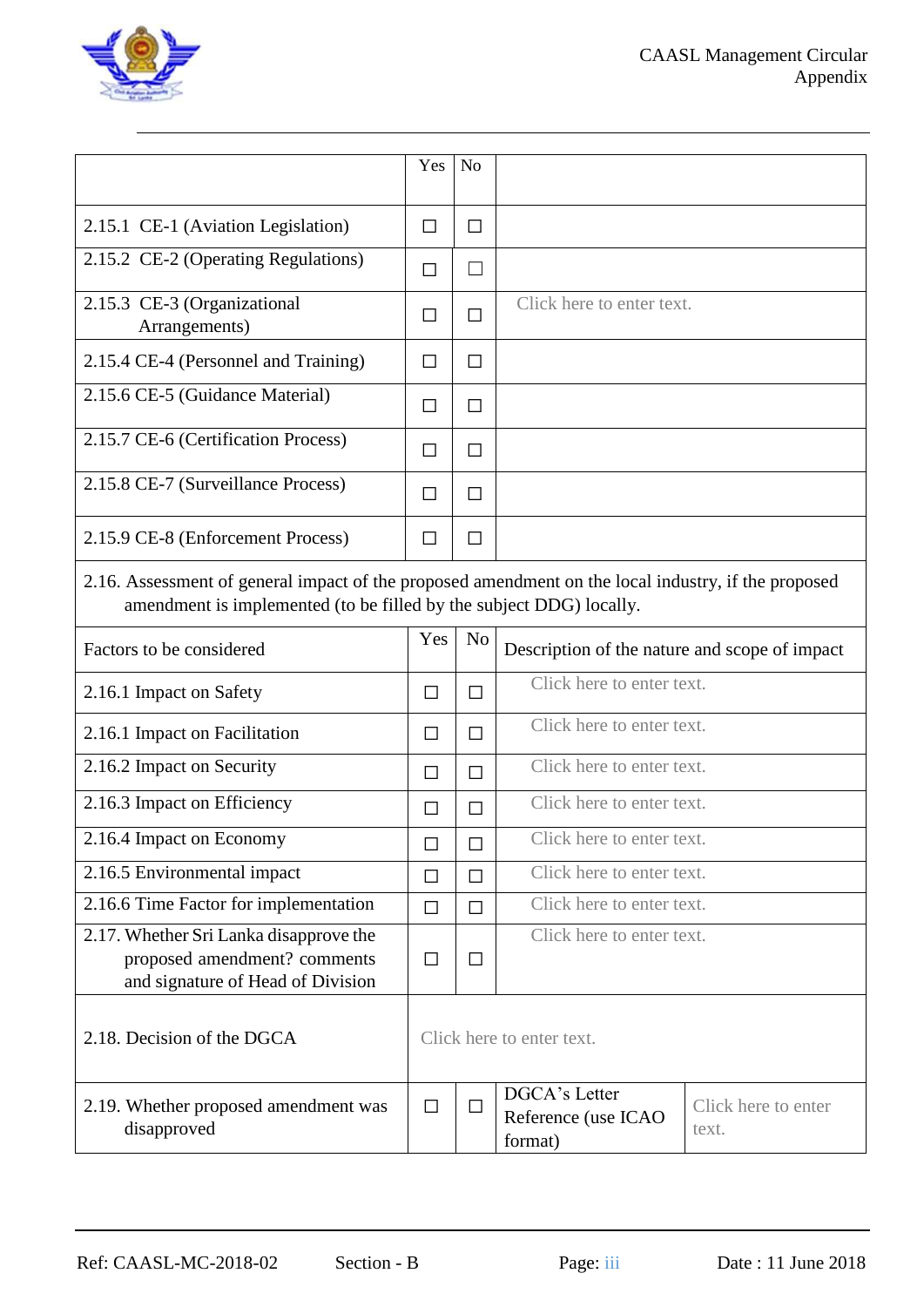

|                                                                                                                                                                                                                                                                                   |             |        | Date of letter (to be<br>sent before effective<br>date)                |  | Click here to enter<br>text.                                                            |
|-----------------------------------------------------------------------------------------------------------------------------------------------------------------------------------------------------------------------------------------------------------------------------------|-------------|--------|------------------------------------------------------------------------|--|-----------------------------------------------------------------------------------------|
| 2.20. If DGCA approved disapproving the<br>proposed amendment (Annex only),<br>whether action was taken to file<br>difference with ICAO under Article<br>38 of the convention                                                                                                     |             | $\Box$ | DGCA's Letter<br>Reference                                             |  | Click here to enter<br>text.                                                            |
|                                                                                                                                                                                                                                                                                   |             |        | Date of letter                                                         |  | Click here to enter<br>text.                                                            |
| 2.21. Whether there shall be any difference<br>that will exist between the national<br>requirements and whole provisions<br><b>ICAO</b><br>of<br>Annex<br>requirements<br>including the latest amendment, if so<br>give details, signature and date of<br><b>Head of Division</b> | $\Box$      | $\Box$ | Click here to enter text.                                              |  |                                                                                         |
| 2.22. The date or dates by which Sri<br>Lanka will have complied with the<br>provisions of the whole of annexes.<br>Including the latest amendment,<br>Signature and date of Head of<br>Division                                                                                  |             |        | Click here to enter text.                                              |  |                                                                                         |
| 2.23. Decision of the DGCA/CEO                                                                                                                                                                                                                                                    |             |        | Click here to enter text.                                              |  |                                                                                         |
| 2.24. Whether ICAO Electronic Filing of<br>Differences (EFOD) used for the<br>notification of differences and<br>compliance                                                                                                                                                       | П<br>$\Box$ |        | Name of officer<br>entered data<br>Date of Start<br>Date of Finish     |  | Click here to enter text.<br>Click here to enter a date.<br>Click here to enter a date. |
| 2.25. Whether the amendment was<br>circulated amongst all staff and<br>Library copy and other registered<br>copies updated                                                                                                                                                        | $\Box$      | П      | Signature and Date of the Officer in charge of<br><b>CAA</b> documents |  |                                                                                         |
| 2.26. Statement by ICAO liaison officer in<br>regard to adoption of the amendment<br>to the Annex/PANS, Signature and<br>Date                                                                                                                                                     |             |        | Click here to enter text.                                              |  |                                                                                         |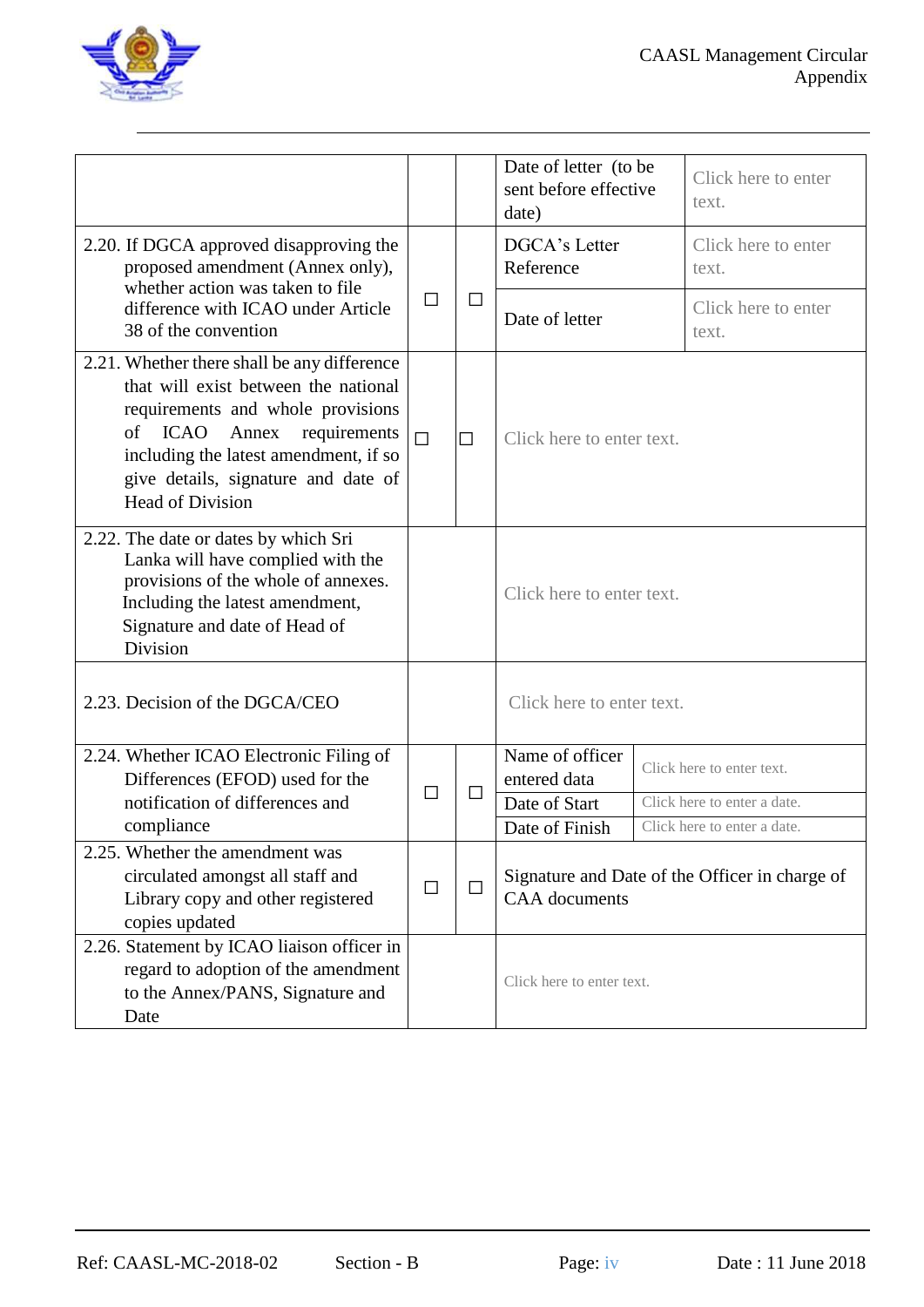

# **Local Implementation of an amendment to ICAO Annex / PANS**

# **Section - C**

## **Action Plan for Effective Implementation**

<span id="page-19-0"></span>

| 3.1. ICAO State Letter<br>Reference |                                                                                                                                                                                               | Click here to enter<br>text. |                       | 3.2. Date                                              |                              | Click here to enter text.          |                              |                                              |
|-------------------------------------|-----------------------------------------------------------------------------------------------------------------------------------------------------------------------------------------------|------------------------------|-----------------------|--------------------------------------------------------|------------------------------|------------------------------------|------------------------------|----------------------------------------------|
| 3.3. Name of Annex / PANS           |                                                                                                                                                                                               | Click here to<br>enter text. | 3.4. Amendment<br>No: |                                                        |                              | Click here to enter text.          |                              |                                              |
| 3.5. Subject                        |                                                                                                                                                                                               | Click here to enter<br>text. |                       | 3.6. CAA                                               | Reference                    |                                    | Click here to enter<br>text. |                                              |
| amendment                           | 3.7. Summary of the proposed                                                                                                                                                                  | Click here to enter text.    |                       |                                                        |                              |                                    |                              |                                              |
| 3.8. Effective<br>Date              | Click here to<br>enter text.                                                                                                                                                                  | 3.9. Applicable<br>Date      |                       |                                                        |                              | 3.10. Date of<br>Reply<br>expected |                              | Click here<br>to enter<br>text.              |
|                                     | 3.11. Adjustments in Critical Areas required for implementation of the obligations arising out of the<br>adopted amendment                                                                    |                              |                       |                                                        |                              |                                    |                              |                                              |
| 3.11.1<br>Critical<br>Area          | 3.11.2<br>Nature and scope of changes required, if<br>any. If there is any additional resources<br>required, mention them too, here. Also<br>indicate the estimate cost in a separate<br>line |                              |                       | 3.11.3<br>Planned date of<br>completion of the<br>task |                              |                                    | 3.11.4                       | Responsibility for<br>completion of the task |
| $CE-1$                              |                                                                                                                                                                                               | Click here to enter text.    |                       |                                                        | Click here to enter<br>text. |                                    |                              | Click here to enter text.                    |
| $CE-2$                              |                                                                                                                                                                                               | Click here to enter text.    |                       |                                                        | Click here to enter<br>text. |                                    |                              | Click here to enter text.                    |
| $CE-3$                              | Click here to enter text.                                                                                                                                                                     |                              |                       |                                                        | Click here to enter<br>text. |                                    |                              | Click here to enter text.                    |
| $CE-4$                              | Click here to enter text.                                                                                                                                                                     |                              |                       | Click here to enter<br>text.                           |                              |                                    |                              | Click here to enter text.                    |